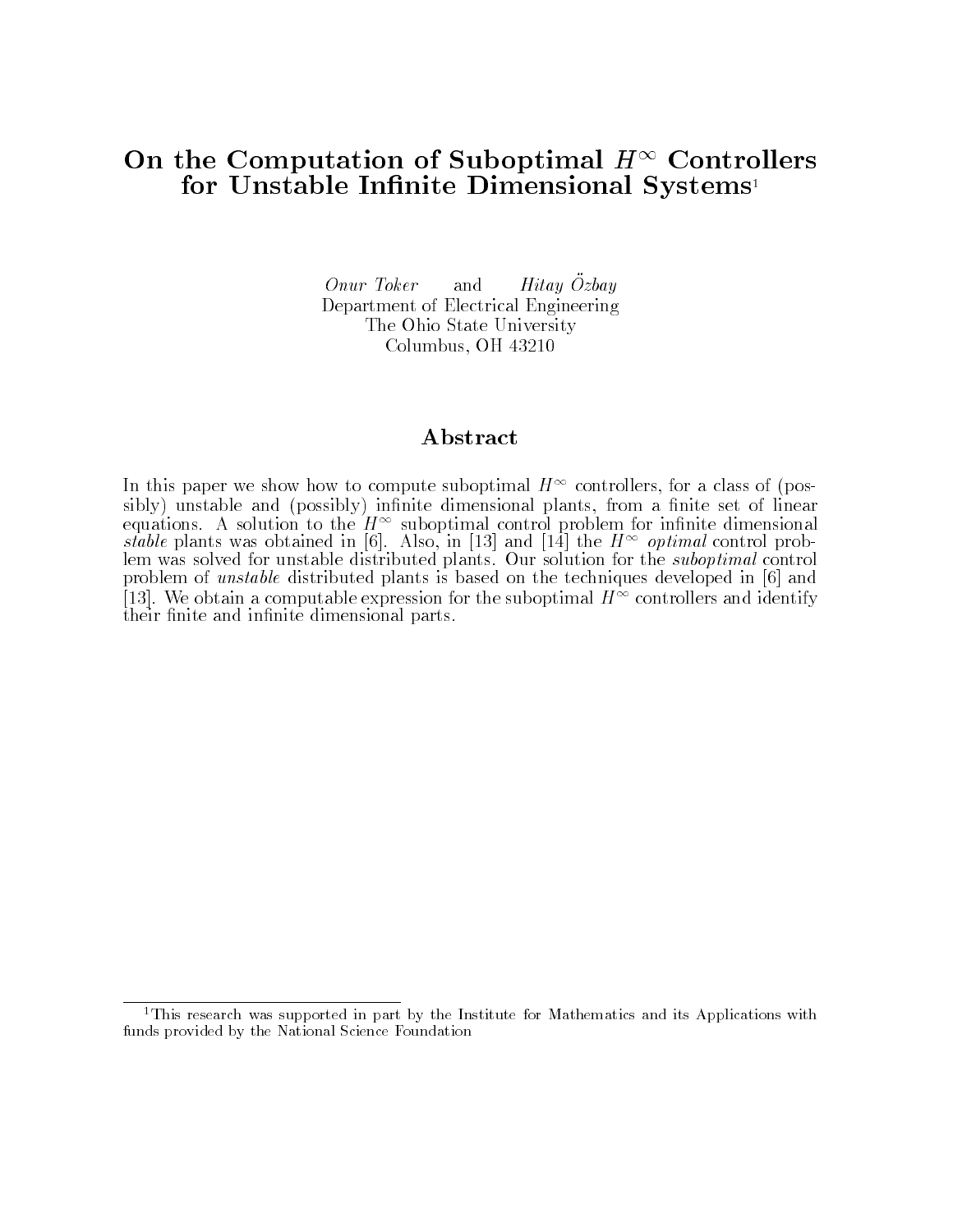# 1 Introduction

The purpose of this paper is to give a solution to the two block  $H^+$  suboptimal control problem for a class of distributed plants with a finite number of *unstable poles*. The  $H^+$  suboptimal control problem for stable distributed plants was solved in [6] and the structure of all suboptimal controllers was determined in [12]. In [13] and [14], the classical skew Toeplitz approach developed in [2], [7], [8], [9], [11], was extended to solve the optimal control problem for unstable plants. In this paper, we combine certain ideas and observations from [6] and [13] to obtain an explicit formulae for suboptimal  $H^{\infty}$ controllers for a class of unstable distributed plants.

We consider SISO systems and use the frequency domain approach to  $H^+$  control. Following is an outline of the solution procedure given in this paper. First we use spectral factorization to reduce the 2-block problem to a 1-block problem. Then, Adamjan Arov Krein (AAK) formulae are used for parametrization of controllers. At this step, an extension of the techniques developed in  $[13]$  and  $[14]$  is used for reducing an infinite dimensional matrix problem, which appears in AAK formulae, to a finite dimensional matrix problem. The inial formulae for the suboptimal  $H^{++}$  controllers, is a linear fractional transformation (LFT) on a free parameter in the unit ball of  $H^{++}$  . The coefficients of this LFT are of the form rational plus inner times rational. If the plant is stable, this formula gives the structure previously observed in [12].

The rest of this paper is organized as follows. In Section 2, we formulate the 2-block problem and discuss its reduction to 1-block problem. In Section 3, the AAK formulae are used for the suboptimal 1-block  $H^{\pm\pm}$  problem, and the associated infinite dimensional  $$ matrix problem is reduced to a finite dimensional one. The structure of suboptimal  $H^{\infty}$ controllers is given in Section 4, where we also apply our results to the stable plant case, and verify the controller structure given in [12]. Finally, in Section 5 we make some concluding remarks. See Appendix A for the notation used in the paper.

# $\mathcal Z$  Suboptimal  $\mathcal H$  control problem

In this section we will define the suboptimal two-block  $H^{\pm\pm}$  control problem and reduce it to a one-block problem. We consider SISO, LTI, (possibly) infinite dimensional plants with finitely many unstable stable poles:

$$
P = \frac{N_p}{D_p}
$$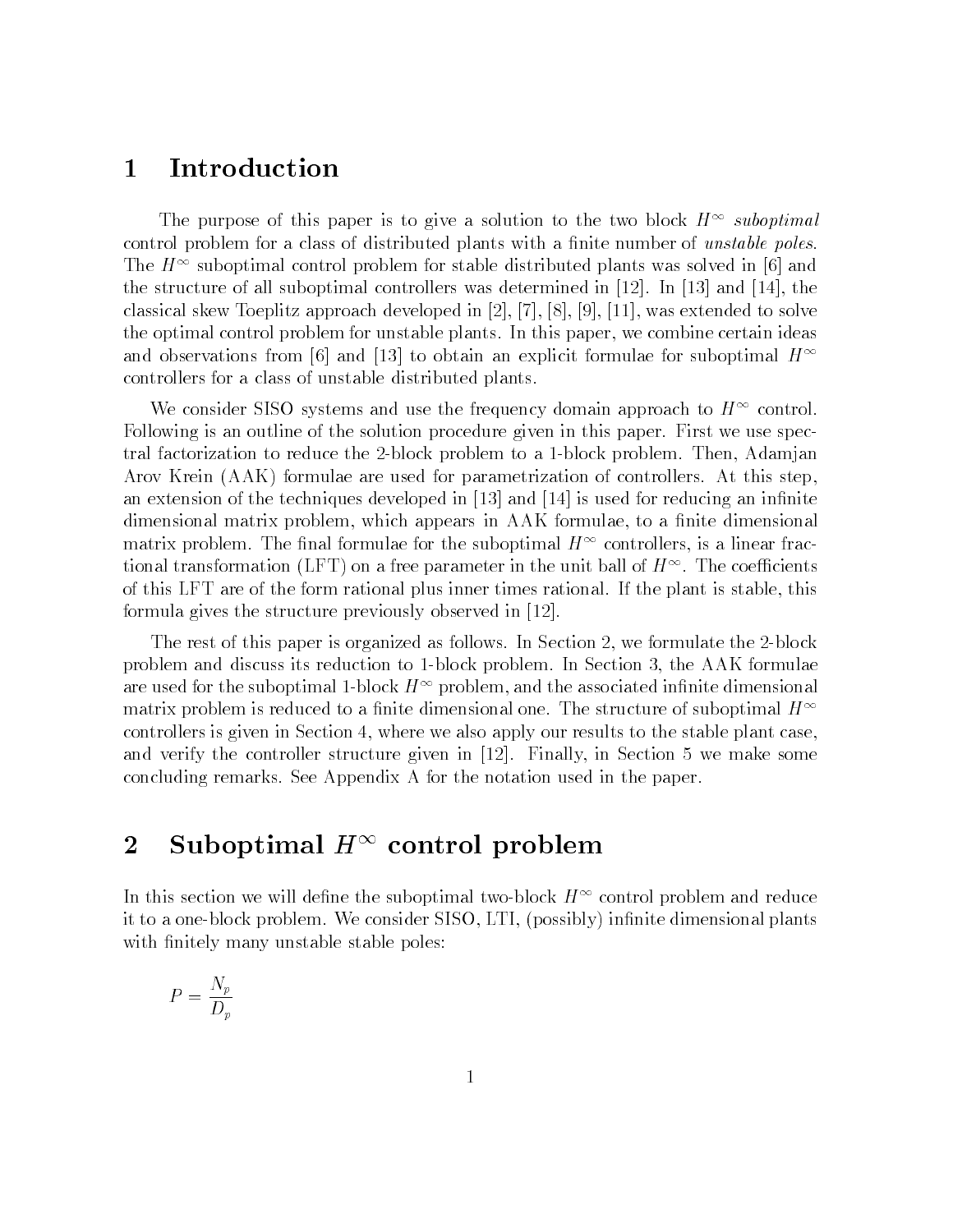where  $N_p \in H^{\perp}$  and  $D_p \in \mathbb{R}$ H<sup>1</sup>. We assume that (i)  $N_p = m_n N_o$ , where  $m_n \in H^{\perp}$ is inner (arbitrary) and  $N_o \in H^{\infty}$  is outer, and  $(ii)$   $N_p$  is analytic and non-zero at the zeros of  $D_p$  in the closed unit disc. We also write  $D_p = m_d D_o$  where  $m_d \in \mathbb{R}$ *H*<sup>11</sup> is inner and  $D_{\rho}$  is outer. Under these assumptions there exist  $A \in H^{\perp}$  and  $Y \in H^{\perp}$  such that

$$
XN_p + YD_p = 1.\t\t(1)
$$

Note that  $X$  must be chosen such that

$$
Y = \frac{1 - N_p X}{D_p} \in H^{\infty}.
$$

 $S$  must satisfy only interpolation condition condition conditions (i.e. 1  $\mu$ have zeros at the zeros of  $D_p$  in the closed unit disc, at least of the same multiplicity). Therefore, X can be chosen as rational. The set of all controllers which stabilize the plant  $P = N_p/D_p$  can now be written in the from, [16],

$$
C = \frac{X + QD_p}{Y - QN_p}
$$

where  $Q \in H^{\infty}$  is the free parameter. Let  $S = (1 + PC)^{-1}$  and  $T = 1 - R$ sensitivity and complementary sensitivity functions respectively.

We will consider the following mixed sensitivity reduction problem: we want to parametrize the set

$$
\mathcal{C}_{\rho} = \left\{ C : C \text{ stabilizes } P, \quad \left\| \begin{bmatrix} W_1 S \\ W_2 T \end{bmatrix} \right\|_{\infty} \le \rho \right\}
$$
\n(2)

where  $w_1, w_2 \in \mathbb{R}$  are given weighting functions. As in [13] and [14], we define a function G from the conditions: (i)  $W_1 W_1 + W_2 W_2 = G$  G and (ii)  $G, G \in \mathbb{R}$   $H^{\infty}$ . Since  $G^{-1}W_1W_1 \in \text{IRL}^{\sim}$ , there exists a finite Blaschke product  $v_1 \in \text{IRH}^{\sim}$  such that  $w_0 = b_1$ G<sup>1</sup>W<sub>1</sub>W<sub>1</sub> E IRH<sup>11</sup>. Note that  $b_1$  can be chosen as a finite Blaschke product with zeros at the poles of  $G^{-1}W_1W_1$  inside the unit disc, of the same multiplicity. We also define  $Q_1 := G G_{n_0} Q$  and  $g_0 := -W_1 W_2 G$ . Then, we choose  $w_0 \in H^{\infty}$  such that  $(\sigma \alpha_{no} A - w_0)/\sigma_d \in H^{\times}$ . Since  $w_0$  has to satisfy only finitely many interpolation conditions it can be chosen as rational. Now define

$$
Q_2 := Q_1 + (GG_{no}X - \hat{w}_0)/G_d,
$$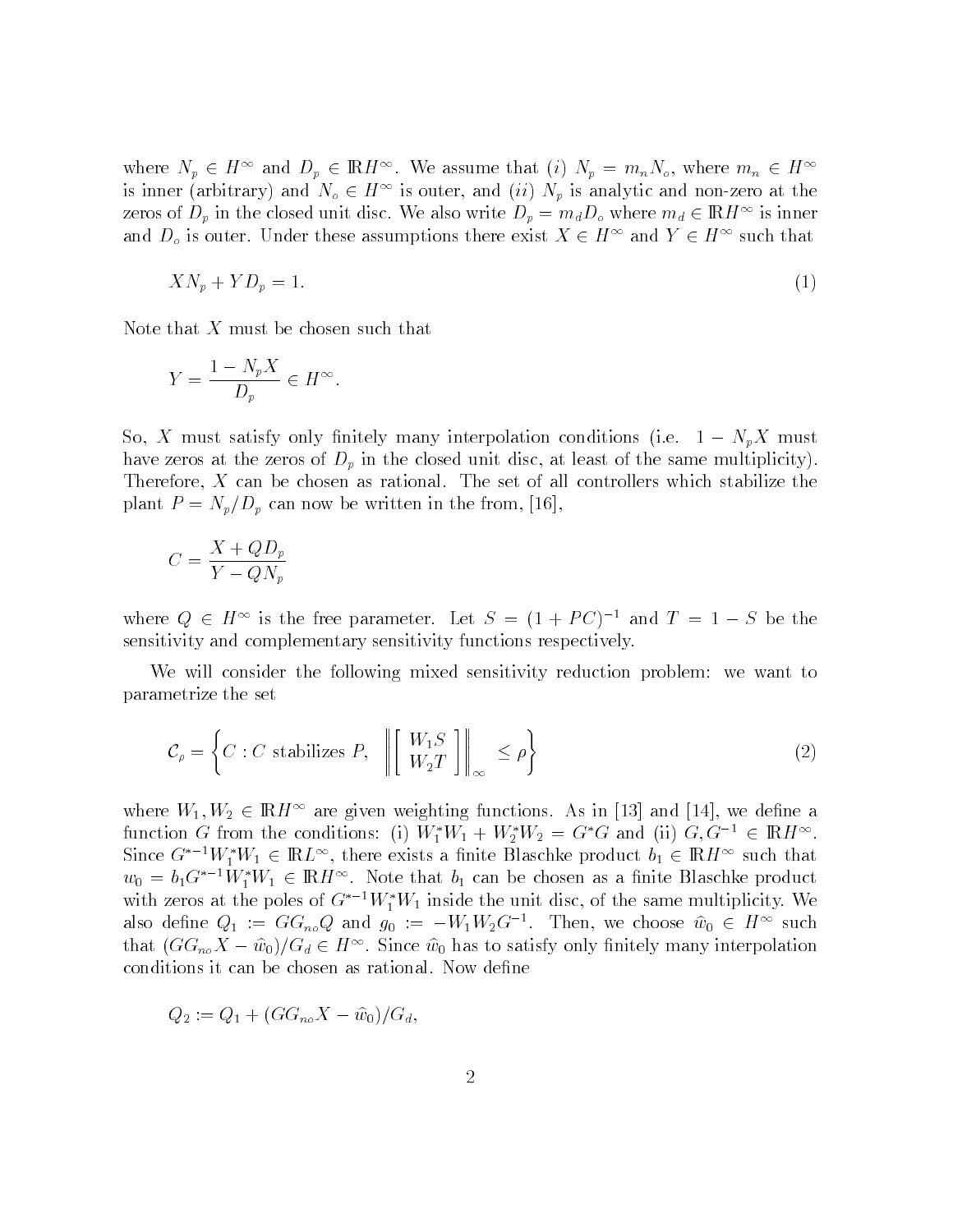$$
\widehat{q} := G_{d_o} Q_2, \quad m := b_1 m_n m_d, \quad m_1 := b_1 m_n.
$$

If

$$
\sigma_1 = \max \left\{ \begin{array}{c} \left\| \begin{array}{c} w_0(z_i) - m_1(z_i)\widehat{w}_0(z_i) \\ g_0(z_i) \end{array} \right\|_{\infty}, \left\| \begin{array}{c} w_0(z_j) \\ g_0(z_j) \end{array} \right\|_{\infty} \\ \vdots \\ z_j \ (z_i) \ \text{is a zero of } G_{no} \ (G_{do}) \text{ on } T \right\} < \gamma_{opt} \end{array}
$$

then the problem reduces to the parametrization of

$$
\mathcal{S}_{\rho} = \{ \hat{q} \in H^{\infty} : \left\| \begin{bmatrix} w_0 - \hat{w}_0 m_1 - m\hat{q} \\ g_0 \end{bmatrix} \right\|_{\infty} \leq \rho \}
$$
\n
$$
(3)
$$

(see [13] and [3] for all details), where

$$
\gamma_{opt} := \inf_{\hat{q} \in H^{\infty}} \left\| \begin{bmatrix} w_0 - \hat{w}_0 m_1 - m\hat{q} \\ g_0 \end{bmatrix} \right\|_{\infty} \tag{4}
$$

which can be computed by the formulae given in [19]. For the stable plant case  $w_0 = 0$ ,  $m_2 = 1$ , and the corresponding problem (3) has been solved in [6].

Now we assume that  $\rho > \gamma_{opt}$ , then  $||g_0||_{\infty} \leq \gamma_{opt} < \rho$ ; so there exists an  $f_{\rho} \in \mathbb{R}$ H<sup>11</sup> with  $f_{\rho} \in \mathbb{R}$   $H^{\infty}$  such that  $|f_{\rho}|^2 + |g_0|^2 = \rho^2$ . Hence (3) reduces to

$$
\mathcal{S}_{\rho} = \{\hat{q} \in H^{\infty} : \ \|\frac{w_0}{f_{\rho}} - \frac{\hat{w}_0}{f_{\rho}} m_1 - m \frac{\hat{q}}{f_{\rho}}\|_{\infty} \le 1\}.
$$
\n
$$
(5)
$$

Let us define  $q_1$ :  $q_f p_f$ , wo: wo; wo; wo; wo; we will wo; we will ment, we get

$$
\mathcal{S}_{\rho} = \{ f_{\rho} q_1 : ||u - mq_1||_{\infty} \le 1 \text{ and } q_1 \in H^{\infty} \}. \tag{6}
$$

The problem defined by (6) is a one-block suboptimal  $H^+$  control problem. Since  $m$  is allowed to be an irrational inner function (or infinite Blaschke product) we cannot use the standard state space methods for solving this problem. Also, since  $u$  is possibly infinite dimensional, we cannot use the results of [6] directly, we need to use an observation similiar to the one given in [13].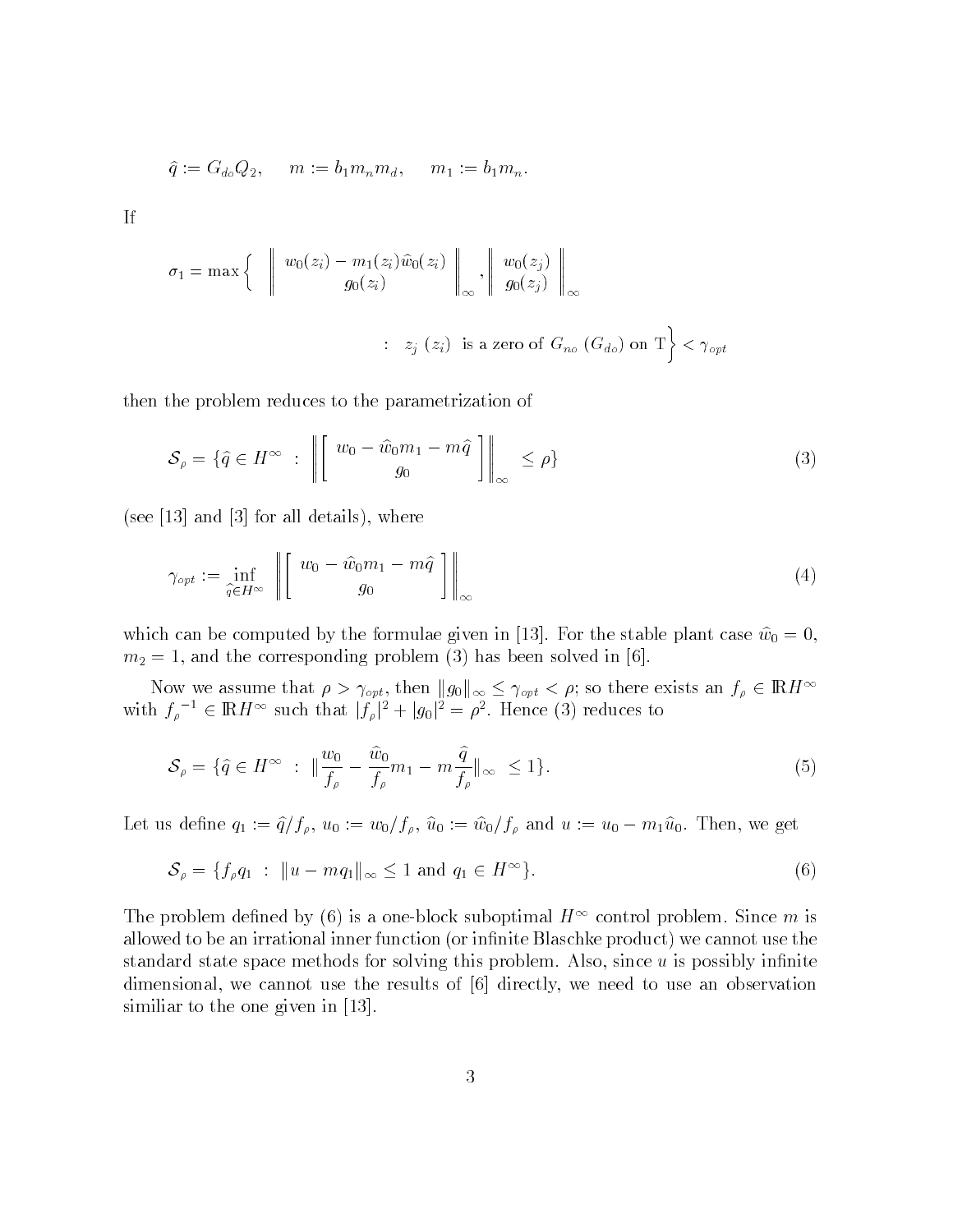#### $3$  A solution to the suboptimal  $H^+$  control problem

In this section, we parametrize all  $H^{\infty}$  functions  $f_{\rho}q_1$  in the set  $\mathcal{S}_{\rho}$ , by using the AAK formulae (see [1]). We will need the following

**Proposition 3.1**: For  $u$  and  $m$  defined above, we have

$$
\inf_{q_1 \in H^\infty} \|u - mq_1\|_\infty < 1.
$$

**Proof:** By the commutant inting theorem, (see e.g. [4]) there exists a  $q \in H^{-1}$  such that

$$
|w_0 - \hat{w}_0 m_1 - m\hat{q}|^2 + |g_0|^2 = \gamma_{opt}^2
$$
  
\n
$$
|w_0 - \hat{w}_0 m_1 - m\hat{q}|^2 + |g_0|^2 + |f_\rho|^2 = \gamma_{opt}^2 + |f_\rho|^2
$$
  
\n
$$
|w_0 - \hat{w}_0 m_1 - m\hat{q}|^2 = \gamma_{opt}^2 - \rho^2 + |f_\rho|^2
$$
  
\n
$$
|u - mq_1| = 1 - \frac{\rho^2 - \gamma_{opt}^2}{|f_\rho|^2}.
$$

Since  $J_{\rho}$  is in  $H^+$  and  $\rho > \gamma_{opt}$ ,

$$
||u - mq_1||_{\infty} < 1.
$$

Hence

$$
\inf_{q_1 \in H^\infty} \|u - mq_1\|_\infty < 1. \quad \Box
$$

#### 3.1 The AAK approach

In this section we will present a result from [1], and then apply it to our problem (6). For this purpose we will need some more notation. Let  $H(m)$  be the orthogonal complement of  $m_2$  in  $H_2$ ,  $\mathbf{1}_{m^*u}$  be the Hankel operator defined from  $H_2$  to  $H_2^-$  as  $\mathbf{I}_{m^*u} = \mathbf{F}_{H_2^\perp} m$  u, where  $\mathbf{F}_{H_2^\perp}$  denotes the orthogonal projection operator from  $L_2$  to  $H_2^\perp$ . Now, define  $\kappa$  as the reflection operator defined from  $H_2^-$  to  $H_2$ , as  $\kappa J(z) = z^{-\epsilon} J(z^{-\epsilon})$ . Then,  $\kappa$  is form  $H_2$  to  $H_2^-$  and  $\kappa$   $f(z) = f(z^{-1})z^{-1}$ . Finally, let S be the shift operator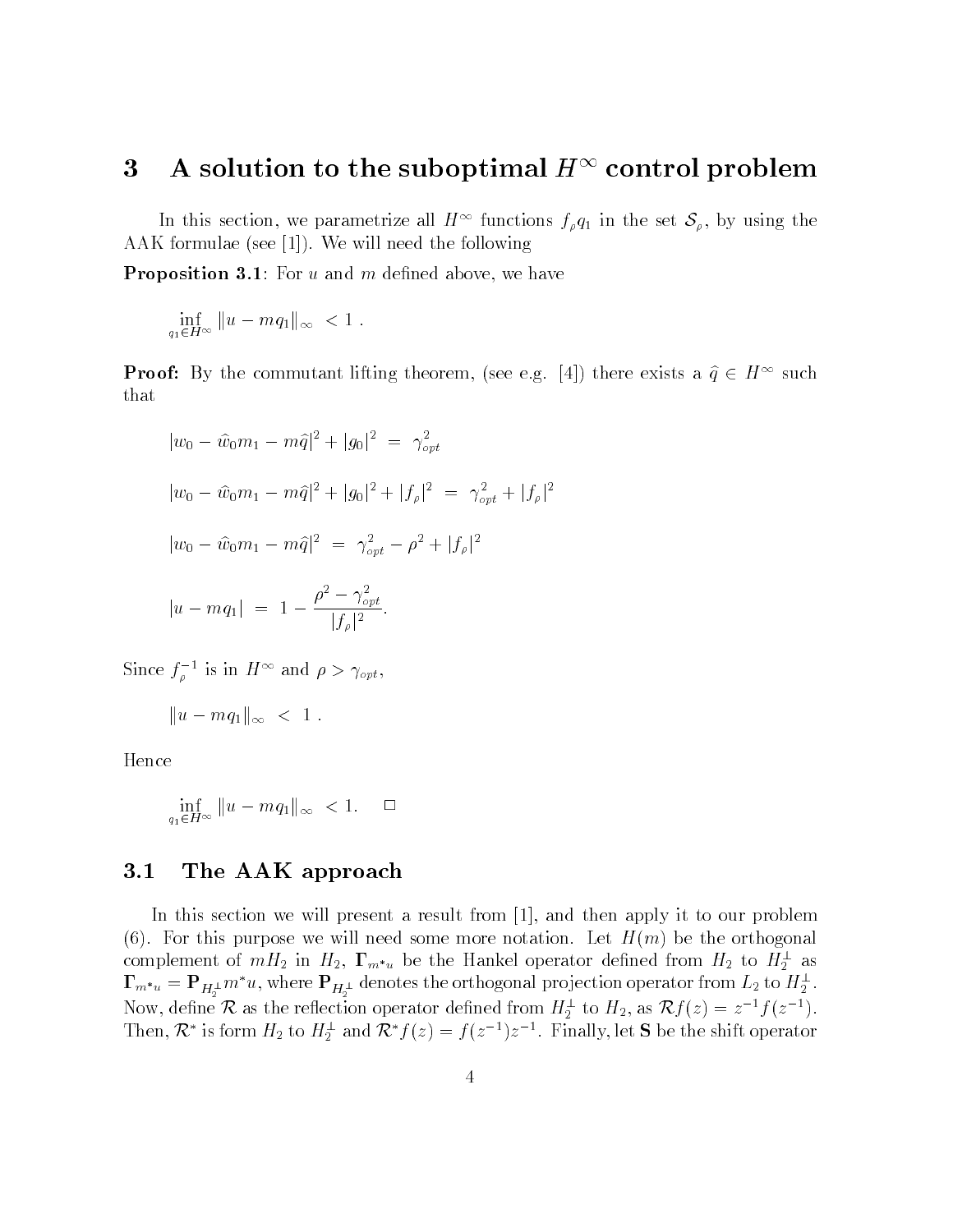dened on H2 as Sf (z) = zf (z) and <sup>T</sup> : H(m) ! H(m) be the compressed shift operator defined as  $\mathbf{T} = \mathbf{P}_{H(m)}\mathbf{S}$ , where  $\mathbf{P}_{H(m)}$  is the orthogonal projection operator from  $H_2$  to  $H(m).$ 

We will use  $\blacktriangle$  for the matrix representation of  $\lambda \blacktriangleright \mathbf{w}$  is to now  $\mathbf{w}_p$ .  $(1 - 11)$ ,  $e(z) := 1$ ,  $p := \mathbf{n}_{\rho}e$ , and  $q := \mathbf{5} \mathbf{1} \mathbf{n}_{\rho}e$ .

**Theorem 3.2** ([1]): Assume that  $||\mathbf{I}_{m^*u}|| \leq 1$ ; then the set of all  $q_1 \in H^{-1}$  satisfying

$$
||u - mq_1|| \leq 1
$$

can be obtained from

$$
f_{\varepsilon,\rho} := m^* u - q_1 = \frac{\varepsilon \ p^* + q^*}{p + \varepsilon \ q} \tag{7}
$$

where  $\varepsilon$  is the free parameter in the unit ball of  $H^{++}$ , i.e. in

$$
\mathcal{B} = \{ \varepsilon \in H^\infty \; : \; \|\varepsilon\|_\infty \le 1 \}. \quad \Box
$$

Note that by Proposition 3.1  $\|\Gamma_{m^*u}\| < 1$ . Therefore, Theorem 3.2 is applicable to our problem. Hence, the solution of  $(6)$  amounts to finding p and q in  $(7)$ . The rest of this section is devoted to computation of  $p$  and  $q$ .

#### 3.2 Computation of <sup>p</sup>

 $\mathbb{L}$  . The 2-block operator of  $\mathbb{L}$  is the 2-block operator  $\mathbb{L}$  : H2  $\mathbb{L}$  is the  $\mathbb{L}$  in  $\mathbb{L}$  is the  $\mathbb{L}$ 

$$
\mathbf{A} = \left[ \begin{array}{c} \mathbf{P}_{H(m)}u(\mathbf{S}) \\ 0 \end{array} \right]
$$

as in [13]. Since  $u(\mathbf{T})\mathbf{P}_{H(m)} = \mathbf{P}_{H(m)}u(\mathbf{S})$  (see [13]), we have

$$
\mathbf{A}^* \mathbf{A} = [\mathbf{P}_{H(m)} u(\mathbf{T})^* \qquad 0] \begin{bmatrix} u(\mathbf{T}) \mathbf{P}_{H(m)} \\ 0 \end{bmatrix} = \mathbf{P}_{H(m)} u(\mathbf{T})^* u(\mathbf{T}) \mathbf{P}_{H(m)},
$$

 $\mathbf{A} \mathbf{A} = \mathbf{P}_{H(m)} u(\mathbf{I}) \; mm \; u(\mathbf{I}) \mathbf{P}_{H(m)}.$ 

As shown in [5],  $\mathbf{\Gamma}_{m^*u}|_{H(m)} = m^*u(\mathbf{T})\mathbf{P}_{H(m)}$ , and

 $\mathbf{A}^*\mathbf{A}\big|_{H(m)} = \mathbf{\Gamma}^*_{m^*u}\mathbf{\Gamma}_{m^*u}\big|_{H(m)}.$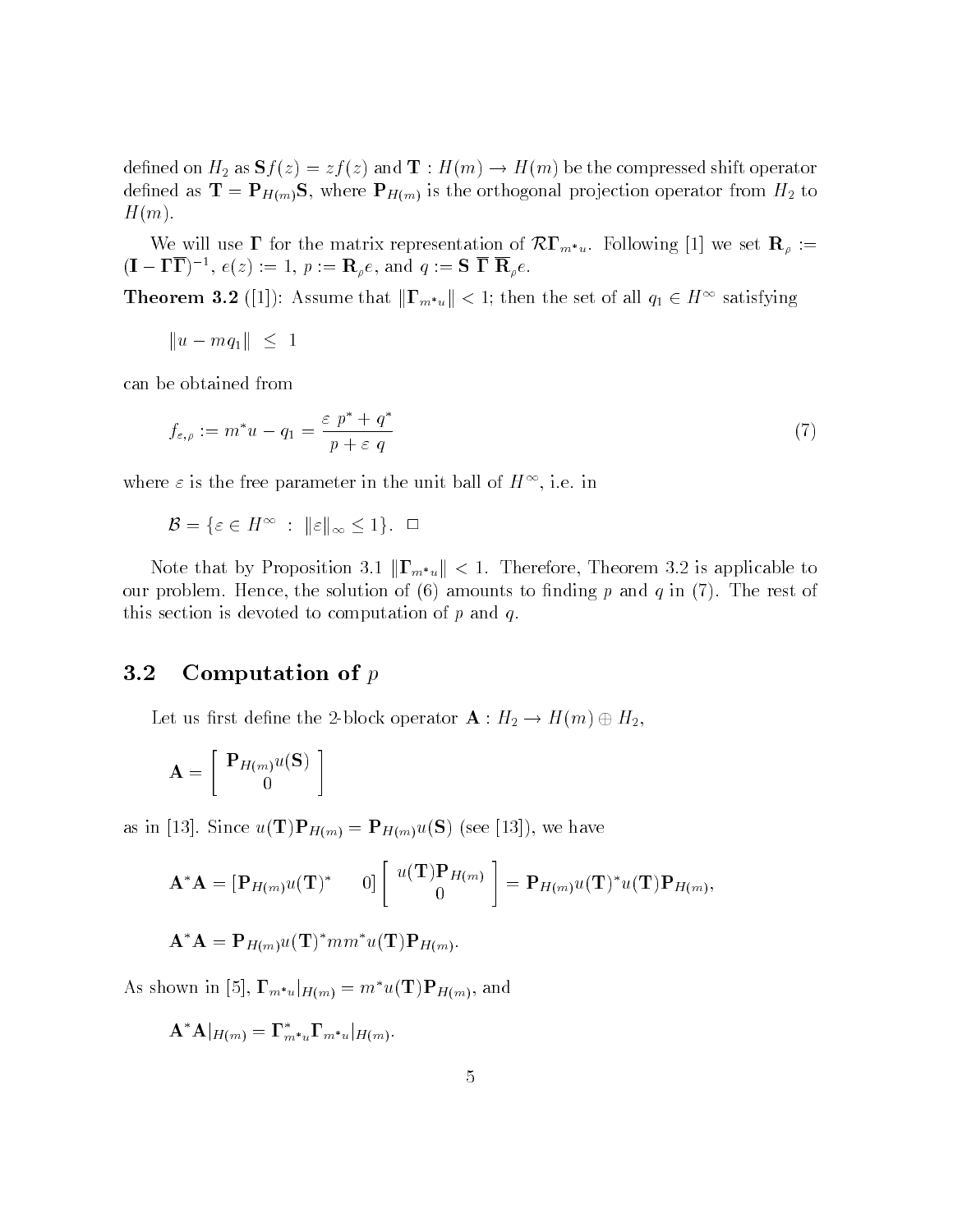$\text{But } \mathbf{I} = \mathcal{K} \mathbf{I}_{m^*u}$ , and  $\mathcal{K} \mathcal{K} = \mathbf{I}$ , so

$$
\Gamma^*\Gamma=\Gamma^*_{m^*u}\Gamma_{m^*u},
$$

and

$$
\mathbf{A}^* \mathbf{A} |_{H(m)} = \mathbf{\Gamma}^* \mathbf{\Gamma} |_{H(m)}.
$$
\n(8)

Furthermore,  $\mathbf{\Gamma}^* = \overline{\mathbf{\Gamma}}$  because  $\mathbf{\Gamma}^T = \mathbf{\Gamma}$ . By the AAK formulae, we have

$$
(\mathbf{I} - \mathbf{\Gamma}^* \mathbf{\Gamma})p = e.
$$

Also,  $p = \mathbf{P}_{mH_2}p + \mathbf{P}_{H(m)}p$ , so

$$
(\mathbf{I} - \mathbf{\Gamma}^* \mathbf{\Gamma}) \mathbf{P}_{mH_2} p + (\mathbf{I} - \mathbf{\Gamma}^* \mathbf{\Gamma}) \mathbf{P}_{H(m)} p = 1
$$

We now separate the above equation into its  $H(m)$  and  $mH_2$  components. Since  $\Gamma|_{mH_2} = 0$ , we have

$$
(\mathbf{I} - \mathbf{\Gamma}^* \mathbf{\Gamma}) \mathbf{P}_{mH_2} p = \mathbf{P}_{mH_2} p \in mH_2.
$$

Also, by (8)

$$
(\mathbf{I} - \mathbf{\Gamma}^* \mathbf{\Gamma}) \mathbf{P}_{H(m)} p = (\mathbf{I} - \mathbf{A}^* \mathbf{A}) \mathbf{P}_{H(m)} p \in H(m)
$$

Therefore,

$$
\mathbf{P}_{mH_2}p = \mathbf{P}_{mH_2}1 = \overline{m(0)}m(z). \tag{9}
$$

Defining

$$
y := \mathbf{P}_{H(m)} p
$$
 and  $\mu(z) := -\mathbf{P}_{H(m)} 1 = -1 + \overline{m(0)} m(z).$  (10)

we obtain

$$
(\mathbf{I} - \mathbf{A}^* \mathbf{A})y = \mathbf{P}_{H(m)}1 = 1 - \overline{m(0)}m(z),
$$

which is equivalent to

$$
(\mathbf{A}^* \mathbf{A} - \mathbf{I})y = \mu(z). \tag{11}
$$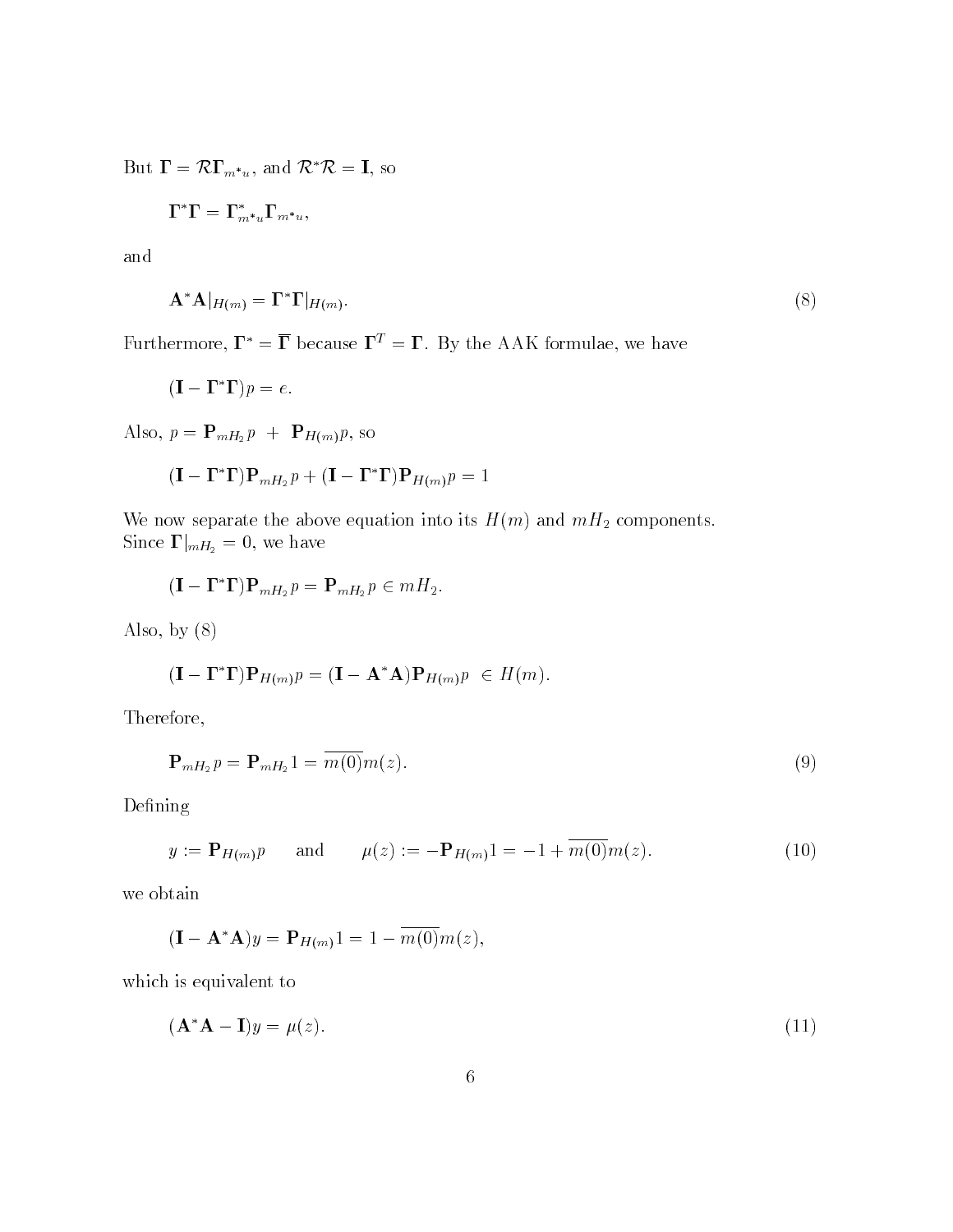#### **3.3** Solution of  $(A^*A - I)y(z) = \mu(z)$

In this section, we will solve the equation (11) by using some of the formulae given In Appendix B and results of  $[15]$ . Here as re-write up and up as  $w_0(x) = E(x)/F(x)$ ,  $u_0(z) =: C(z)/\Lambda(z),$  where  $D(z), C(z), \Lambda(z) \in \mathbb{R}[z]$  and  $1/\Lambda(z) \in H^{\infty}$ , (see [13] and [14]). Let *n* denote the maximum of the degrees of the polynomials  $B(z)$ ,  $C(z)$  and  $K(z)$ . For simplicity we will assume that  $n = \deg K$ . By making a change of variable  $x(z) = y(z)/K(z)$  we transform (11) into the following form

$$
K(\mathbf{S})^*(\mathbf{A}^*\mathbf{A}-\mathbf{I})K(\mathbf{S})x(z)=K(\mathbf{S})^*\mu(z).
$$

Let us define  $\mathbf{R} := K(\mathbf{S})$  ( $\mathbf{A} \mathbf{A} - \mathbf{I}$ ) $K(\mathbf{S})$ , and  $\lambda(z) := K(\mathbf{S}) \mu(z)$ . By [13], we know the extended  $\mathbf{r}$  on an arbitrary  $\mathbf{r}(\cdot)$  2 Hz, i.e. we have an explicit explicit explicit explicit  $\mathbf{r}(\cdot)$ . Furthermore by [15],  $\lambda(z)$  can be computed easily, in fact

$$
\lambda(z) = K(z^{-1})\mu(z) - V_{-}(z)\mathcal{K}\begin{bmatrix} \mu_0 \\ \mu_1 \\ \vdots \\ \mu_{n-1} \end{bmatrix}
$$

where  $\Lambda(z) = \kappa_0 + \kappa_1 z + \cdots + \kappa_n z^n$ ,

$$
V_{-}(z) = \begin{bmatrix} z^{-n} & \cdots & z^{-1} \end{bmatrix},
$$
\n
$$
\mathcal{K} = \begin{bmatrix} k_n & \cdots & \cdots & k_1 \\ 0 & k_n & \cdots & k_2 \\ \vdots & \vdots & \ddots & \vdots \\ 0 & 0 & \cdots & k_n \end{bmatrix},
$$

and  $\mu_0, \ldots, \mu_{n-1}$  are the first n coefficients of the power series expansion of  $\mu(z)$ , i.e.  $\mu(z) = \mu_0 + \mu_1 z + \cdots + \mu_{n-1} z^{n-1} + \cdots$  with this formula, we see that  $\lambda(z)$  is in the form  $\lambda(z) = t_1 + m t_2$ , where

$$
t_1^{\lambda}(z) := K(z^{-1}) - V_{-}(z) \mathcal{K}[\mu_0 \mu_1 \dots \mu_{n-1}]^T
$$
  

$$
t_2^{\lambda}(z) := -\overline{m(0)} K(z^{-1}).
$$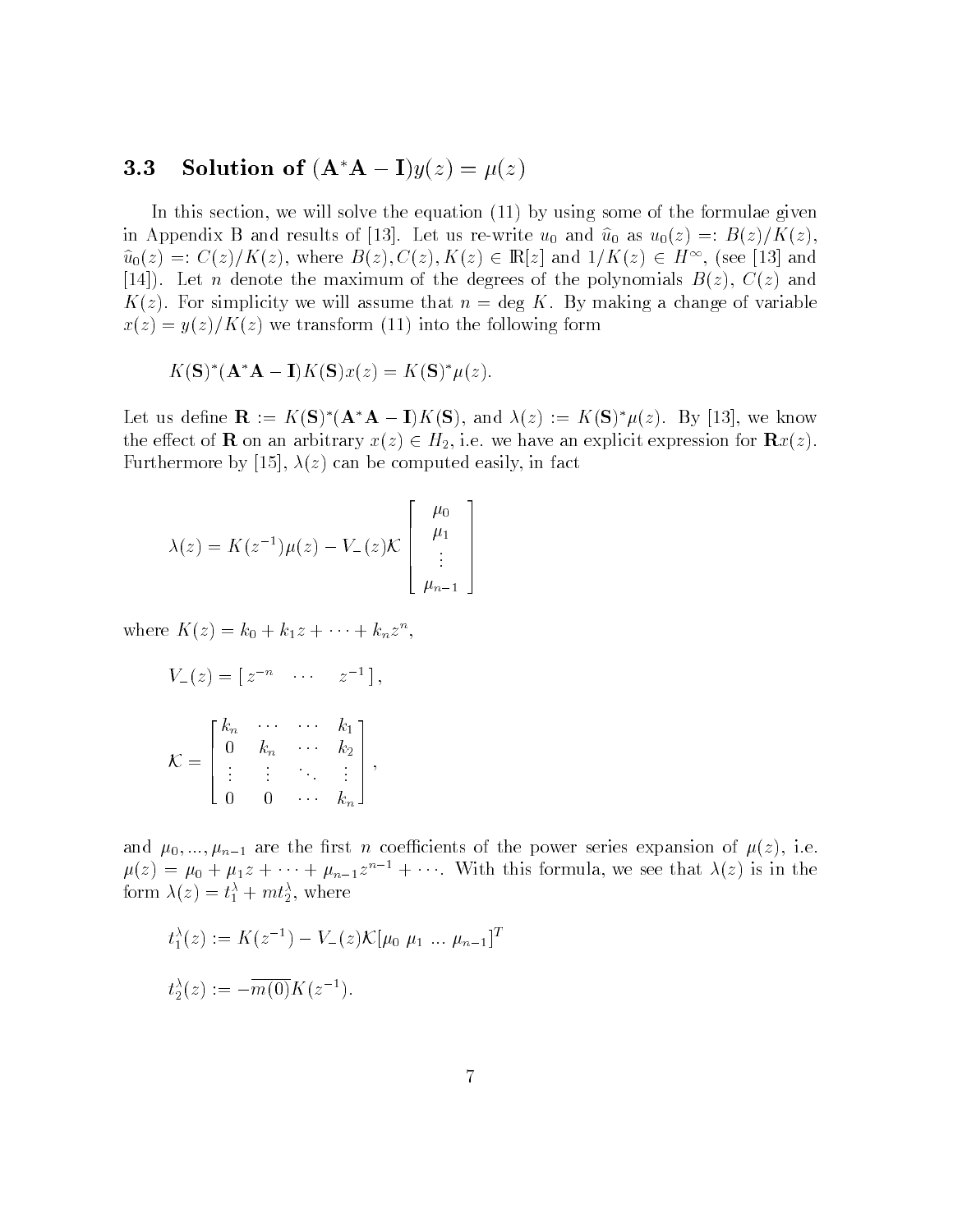Note that  $t_1^+$  and  $t_2^+$  are rational functions of z. We now have an equation of the form  $\mathbf{R}x(z) = \lambda(z)$ , and by [13] we know how to compute the left hand side:

$$
\mathbf{R}x(z) = P(z, z^{-1})x_u + Q(z, z^{-1})mx_v + T(z)\Phi
$$

where  $x = x_u + mx_v$  with  $x_u \in H(m)$ ,  $x_v \in H_2$ , and  $P(z, z^-) = D(z^-)D(z)$  $K(z^{-1})K(z), \ Q(z, z^{-1}) = -K(z^{-1})K(z), I(z)$  is a  $3n + 2\ell$  row vector  $(\ell := \text{dim } m_2)$ with entries in  $\mathbb{R}(z) + m(z)\mathbb{R}(z)$  (see Appendix D for explicit formula of  $T(z)$ ), and  $\Phi$ is an unknown  $3n + 2\ell$  column vector depending on x (see [13]). Note that  $P(z, z^{-1})$ ,  $Q(z, z^{-1})$  and  $T(z)$  are known and  $x_u, x_v$  and  $\Phi$  are unknown.

Now consider the equation

$$
P(z, z^{-1})x_u + Q(z, z^{-1})mx_v + T(z)\Phi = \lambda(z).
$$
\n(12)

Taking the orthogonal projection onto  $mH_2$ , we obtain

$$
m(z)[Q(z, z^{-1})x_v + T_v(z)\Phi] = \lambda_v(z)
$$
\n
$$
(13)
$$

where  $T_v(z)$  is a row vector of rational functions (see Appendix D for an explicit formula of  $T_v(z)$ , and

$$
\lambda_v(z) := \mathbf{P}_{mH_2} \lambda(z) = \mathbf{P}_{mH_2} (t_1^{\lambda} + m t_2^{\lambda}) = m \mathbf{P}_{H_2} m^* (t_1^{\lambda} + m t_2^{\lambda}).
$$

So,

$$
\lambda_v(z)=m\mathbf{P}_{H_2}(m^*t_1^{\lambda}+t_2^{\lambda})=m\lambda_v^R
$$

where  $\lambda_v^+ = \mathbf{F}_{H_2}(m_t^+ + t_2^-)$  is rational and can be computed by the projection formulae of Appendix B. From (13), we have

$$
Q(z, z^{-1})x_v + T_v(z)\Phi = \lambda_v^R(z),
$$

and hence

$$
x_v(z) = \frac{\lambda_v^R(z) - T_v(z)\Phi}{Q(z, z^{-1})}.
$$
\n(14)

Note that  $x_v(z)$  is rational.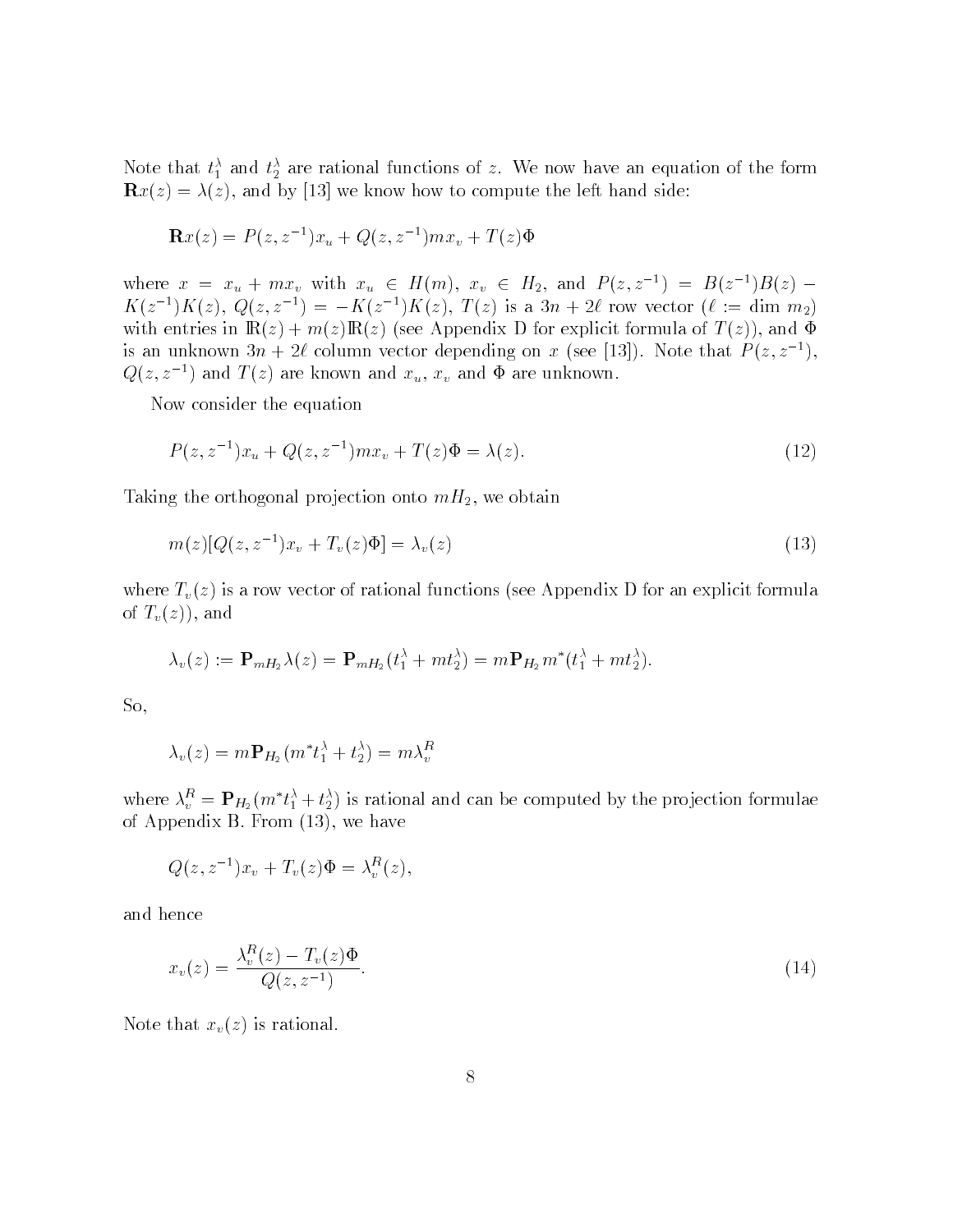**Assumption 1:** The zeros of  $K(z)$ , denoted by  $z_1, ..., z_n$ , are distinct.

With this assumption, by (14) we get

$$
T_v(z_i)\Phi = \lambda_v^R(z_i), \quad \text{for } i = 1, \dots, n. \tag{15}
$$

It is easy to see that (15) is a necessary and sufficient condition for  $x_v$  to be in  $H_2$ . Taking projection of (12) onto  $H(m)$ , we obtain

$$
P(z, z^{-1})x_u + T_u(z)\Phi = \mathbf{P}_{H(m)}\lambda(z) =: \lambda_u(z),\tag{16}
$$

where  $T_u(z)$  is a row vector with entries in  $\mathbb{R}(z) + m(z)\mathbb{R}(z)$  (see Appendix D for an explicit formula of  $T_u(z)$  and  $\lambda_u(z) = \lambda(z) - m(z) \lambda_v^2(z)$ . Then,

$$
x_u = \frac{\lambda_u(z) - T_u(z)\Phi}{P(z, z^{-1})}.
$$
\n(17)

Let  $z_{n+1},..., z_{3n}$  be the zeros of  $P(z, z^{-1})$ , where the first r zeros are those lying in the closed unit disc. As in [13], we make the following simplifying assumption.

**Assumption 2:** The zeros  $z_{n+1},..., z_{3n}$  are distinct and nonzero.

Since xu 2 H(m), by (17) we have

$$
T_u(z_i)\Phi = \lambda_u(z_i) \text{ for } i = n+1, ..., n+r.
$$
 (18)

But  $m x_u \in H_2^{\sim}$ , so

$$
m^*(z_i)T_u(z_i)\Phi = m^*(z_i)\lambda_u(z_i) \quad \text{for } i = n + r + 1, ..., 3n.
$$
 (19)

Taking the orthogonal projection of (16) onto  $m_1H_2$ , we obtain

$$
\mathbf{P}_{m_1H_2}(\lambda_u) = \mathbf{P}_{m_1H_2}(P(z, z^{-1})x_u + T_u(z)\Phi). \tag{20}
$$

As shown in [13], we have that

$$
\mathbf{P}_{m_1H_2}(P(z, z^{-1})x_u + T_u(z)\Phi) = m_1[P(z, z^{-1})x_q + T_q(z)\Phi]
$$

where  $\mu$  is not p  $\mu$  and  $\mu$  and  $\mu$  and  $\mu$  and  $\mu$  for an explicit  $\mu$  for an explicit  $\mu$  for an explicit  $\mu$  for an explicit  $\mu$  for an explicit  $\mu$  for an explicit  $\mu$  for an explicit  $\mu$  for an explic formula of  $T_q(z)$ ). Since  $\lambda_u = \mathbf{F} H(m) \lambda = \lambda - m \lambda_v^2$ , we have  $\lambda_u = t_1^2 + m t_2^2 - m \lambda_v^2$ . Now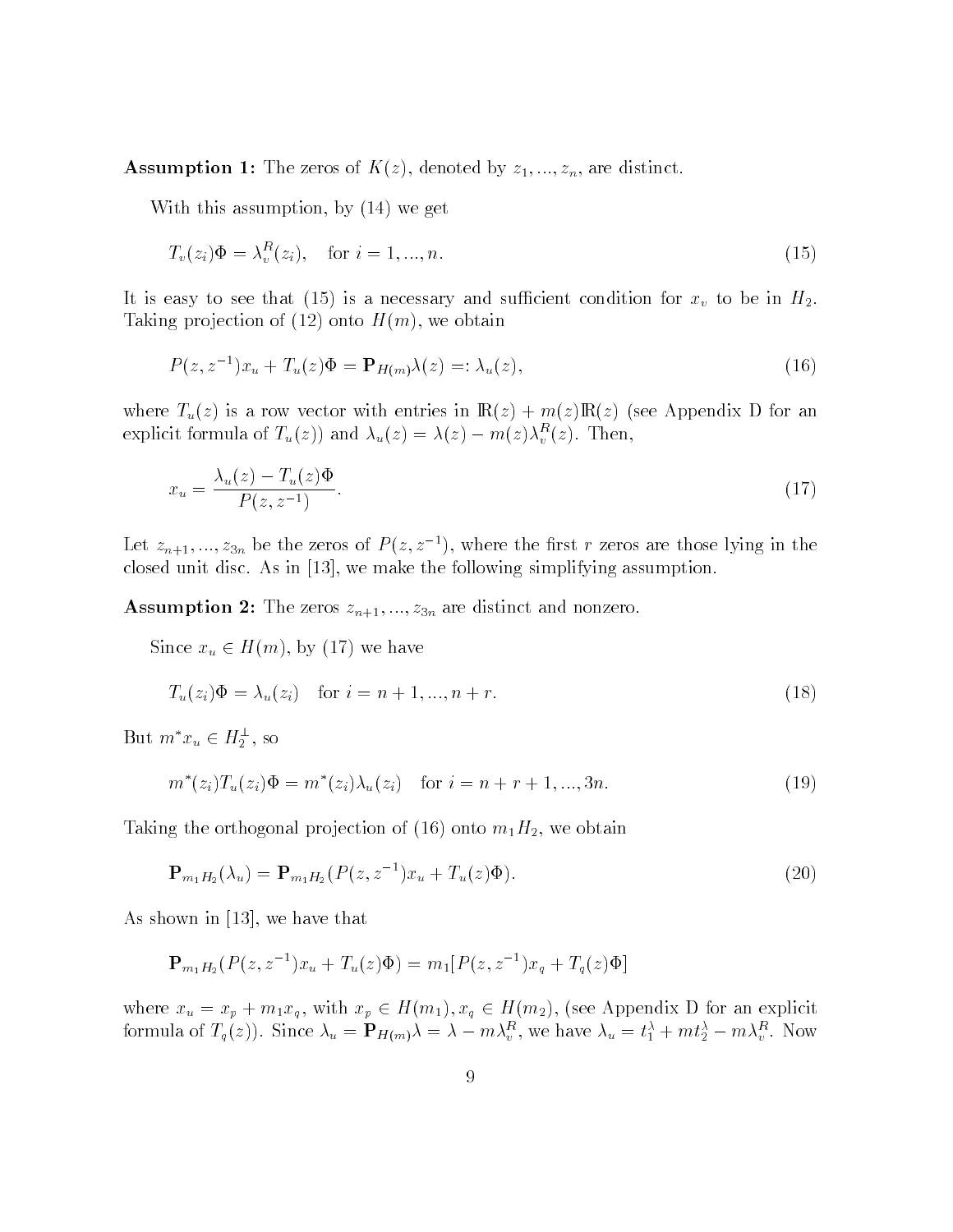set  $t_1 = t_1$  and  $t_2 = t_2 - \lambda_v$ . Then, we have  $\lambda_u = t_1 + m_2 = t_1 + m_1t_3$ , where  $t_3 = t_2m_2$ . Define

$$
\lambda_{u,1} := \mathbf{P}_{m_1H_2}(\lambda_u) = \mathbf{P}_{m_1H_2}(t_1^u + m_1t_3^u),
$$

then

$$
\lambda_{u,1} = m_1 \mathbf{P}_{H_2} m_1^*(t_1^u + m_1 t_3^u) = m_1 \mathbf{P}_{H_2} (m_1^* t_1^u + t_3^u) = m_1 \lambda_{u,1}^R
$$

where  $\lambda_{u,1}^u = \mathbf{r}_{H_2}(m_1\iota_1 + \iota_3^u)$  is rational and can be computed by the methods of Appendix B. From (20), we have

$$
\lambda_{u,1}^R = P(z, z^{-1})x_q + T_q(z)\Phi
$$

so

$$
\lambda_{u,1}^R(a_j) = P(a_j, a_j^{-1})x_q(a_j) + T_q(a_j)\Phi, \quad j = 1, ..., \ell,
$$

where  $a_j$ 's are the zeros of  $m_2(z)$ . We assume that  $a_j$ 's are distinct. Following the ideas of [13] we obtain

$$
\lambda_{u,1}^R(a_j) = P(a_j, a_j^{-1}) \sum_{i=0}^{\ell} \alpha_i f_i(a_j) + T_q(a_j) \Phi, \qquad j = 1, ..., \ell \text{ and } (21)
$$

$$
\lambda_u(a_j) = P(a_j, a_j^{-1})\beta_j + T_u(a_j)\Phi, \quad j = 1, ..., \ell.
$$
 (22)

where  $\Psi = [\Psi_1, ..., \Psi_{3n}, \alpha_1, ..., \alpha_\ell, \beta_1, ..., \beta_\ell]^T$  and  $f_i(z) := 1/(1 - a_i z)$ .

Combining  $(15)$ ,  $(18)$ ,  $(19)$ ,  $(21)$ ,  $(22)$  into a single matrix equation, we obtain the matrix formula

$$
\Theta \Phi = C_{\mu}.
$$

Again as in [13] we make the following assumption for simplicity.

**Assumption 3:** The zeros  $z_{n+1},..., z_{n+r}$  of  $P(z, z^{-1})$  inside the unit disc are disjoint from  $a_1, ..., a_\ell$ .

Suppose that Assumptions 1-3 hold, then by [13],  $\det(\Theta) \neq 0$ , so  $\Psi = \Theta^{-1}C_{\mu}$ . Once  $\Phi$  is found, using (14),  $x_v(z)$  can be found. Note that  $x_v(z)$  is rational. Define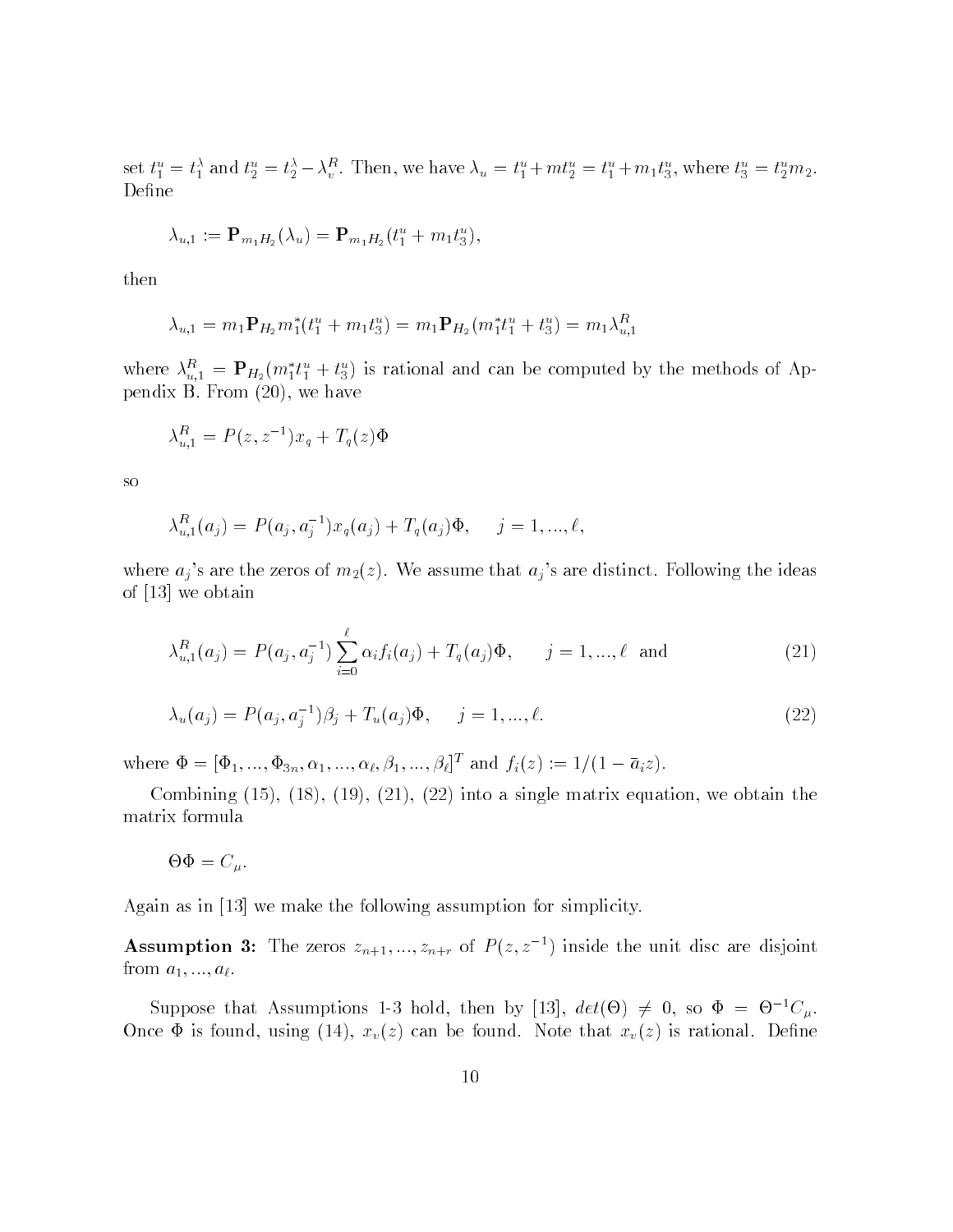$R_2(z) := x_v(z)$ , then from (17),  $x_u(z) = R_1(z) + m(z)R_2(z)$  with  $R_1$  and  $R_2$  rational. Recall that  $x = x_u + mx_v$ , so

$$
x(z) = x_u(z) + m(z)x_v(z) = R_1^u(z) + m(z)(R_2^u(z) + R_2^v(z)),
$$

and by  $y(z) = K(z)x(z)$ ,

$$
y(z) = K(z)R_1^u(z) + m(z)(K(z)R_2^u(z) + K(z)R_2^v(z)).
$$

Recall that  $p(z) = y(z) + m(z)\overline{m(0)}$ , so

$$
p(z) = K(z)R_1^u(z) + m(z)(K(z)R_2^u(z) + K(z)R_2^v(z) + \overline{m(0)}).
$$

Defining

$$
R_1(z) = K(z)R_1^u(z)
$$
 and  $R_2(z) = K(z)R_2^u(z) + K(z)R_2^v(z) + \overline{m(0)}$ ,

we have

$$
p(z) = R_1(z) + m(z)R_2(z).
$$

Note that  $R_1$  and  $R_2$  can be computed explicitly from the above arguments and the projection formulae given in Appendix B.

#### 3.4 Computation of  $q$

By the AAK formulae, we know that  $q = S \overline{\Gamma} \overline{R}_{\rho} e$ , where  $e(z) = 1$ , and other symbols are as defined in Section 3.1. Note that

$$
\overline{\mathbf{R}}_{\rho}e = \overline{p}(z), \text{ because } \mathbf{R}_{\rho}e = p(z).
$$

Since  $\mathbf{I} = \mathbf{I}_{m^*u} \mathcal{K}$  , we have

$$
q(z) = z \mathbf{\Gamma}_{m^* u}^* \mathcal{R}^* \overline{p}(z),
$$

so

$$
q(z) = z\Gamma_{m^*u}^* z^{-1} p^*(z)
$$
, because  $\mathcal{R}^* \overline{p}(z) = z^{-1} \overline{p}(z^{-1}) = z^{-1} p^*(z)$ .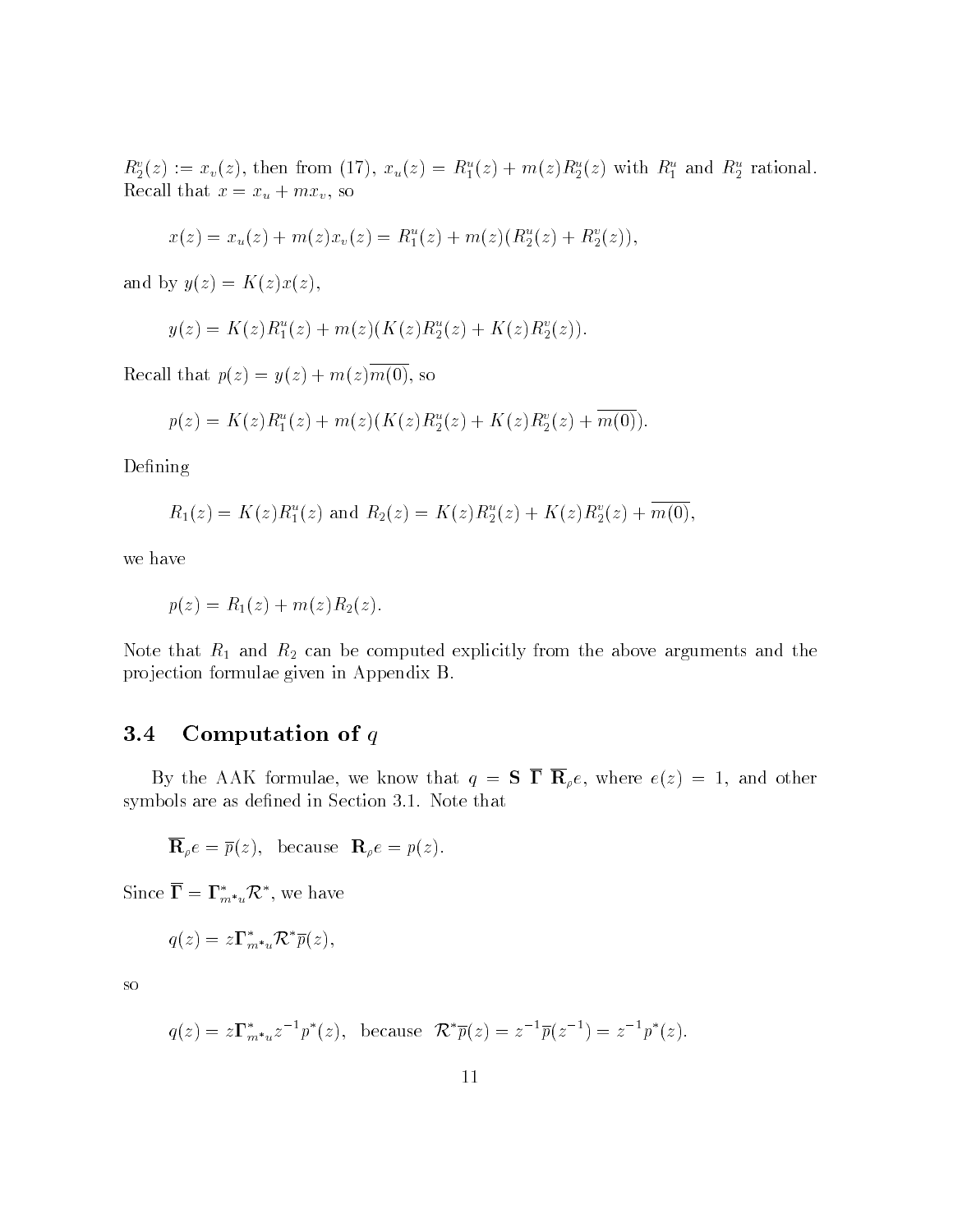Hence

$$
q(z) = z \mathbf{P}_{H_2} u^* m \left( \frac{R_1^*}{z} + m^* \frac{R_2^*}{z} \right),
$$
  
\n
$$
q(z) = z \mathbf{P}_{H_2} (u_0^* - m^* m_2 \hat{u}_0^*) \left( \frac{R_1^*}{z} m + \frac{R_2^*}{z} \right),
$$
  
\n
$$
q(z) = z \left\{ \mathbf{P}_{H_2} (u_0^* \frac{R_1^*}{z} m + u_0^* \frac{R_2^*}{z}) - \mathbf{P}_{H_2} (m_2 \hat{u}_0^* \frac{R_1^*}{z} + \frac{R_2^*}{z} m_2 \hat{u}_0^* m^*) \right\}.
$$
\n(23)

The above projections can be computed by the methods of Appendix B. In summary we have

$$
q(z) = R_3(z) + m(z)R_4(z)
$$

where  $R_3(z)$  and  $R_4(z)$  are rational. In particular we can see from (23) that  $R_4(z)$  =  $u_0$  $n_1$ . пепсе,

$$
q(z) = R_3(z) + m(z) (u_0^*(z) R_1^*(z)).
$$

**Remark 3.3:** We can show that  $p(z)$  is of the form  $p = R_1 + (u_0 R_3) m$  for some rational  $n_1$ , which can be computed explicitly. In order to see this, hist note that from [1] we  $\blacksquare$ have  $p - 1 = 1$  S q. But  $q(0) = 0$ , so  $q(0) = 0$  and S  $q(z) = z^{-1}q(z)$ . Therefore,

$$
p - 1 = \mathbf{P}_{H_2} u^* m \mathcal{R}^* z^{-1} \overline{q}(z) = \mathbf{P}_{H_2} u^* m q^*(z),
$$
  
\n
$$
p - 1 = \mathbf{P}_{H_2} (u_0^* - m^* m_2 \hat{u}_0^*) m (R_3^* + m^* R_4^*),
$$
  
\n
$$
p - 1 = \mathbf{P}_{H_2} (u_0^* - m^* m_2 \hat{u}_0^*) (m R_3^* + R_4^*),
$$
  
\n
$$
p = 1 + \mathbf{P}_{H_2} (u_0^* R_3^* m + u_0^* R_4^*) - \mathbf{P}_{H_2} (m_2 \hat{u}_0^* R_3^* + R_4^* m_2 \hat{u}_0^* m^*).
$$

Hence,

$$
p = \hat{R}_1 + (u_0^* R_3^*) m,
$$

where

$$
\mathbf{P}_{H_2}(u_0^* R_3^* m + u_0^* R_4^*) = r_1 + u_0^* R_3^* m \mathbf{P}_{H_2}(m_2 \hat{u}_0^* R_3^* + R_4^* m_2 \hat{u}_0^* m^*) = r_2,
$$

with  $r_1, r_2$  rational (see Appendix B) and  $n_1 = 1 + r_1 - r_2$ .

Note that if m is immute dimensional,  $R_1 = R_1, R_2 = u_0 R_3, R_4 = u_0 R_1.$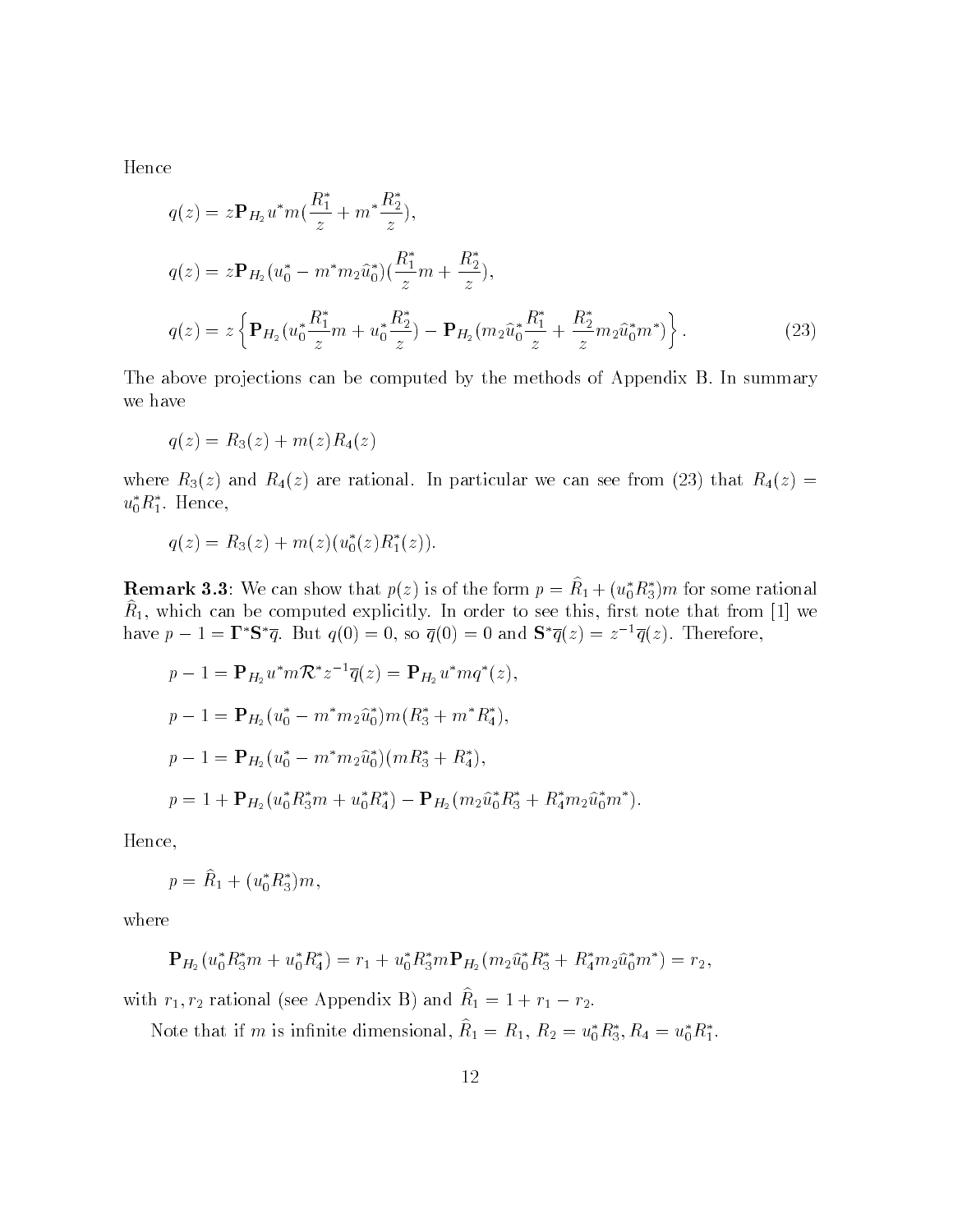#### 4 Structure of suboptimal controllers

For implementation purposes it can important to identify the finite and infinite dimensional parts of a controller. This requires a careful study of the controller structure. In this section we will study the structure of all suboptimal  $H^{++}$  controllers which can be obtained from the formulae given in Section 3.

Recall that the set of all  $q_1 \in H$  satisfying  $\|m\ u - q_1\| \leq 1$  is given by Theorem 3.2 as

$$
m^*u - q_1 = f_{\varepsilon,\rho} = \frac{\varepsilon p^* + q^*}{p + \varepsilon q},
$$

where  $\varepsilon \in \mathcal{B}$  is the free parameter. That is  $\frac{1}{2}$  b is the free parameter. That is the free parameter. That is the free parameter. That is the free parameter.

$$
q_1 = \frac{m^*u(p + \varepsilon q) - \varepsilon p^* - q^*}{p + \varepsilon q},
$$
  

$$
q_1 = \frac{(m^*u_0 - \hat{u}_0m_2^*)(p + \varepsilon q) - \varepsilon p^* - q^*}{p + \varepsilon q}.
$$

Since  $p = R_1 + mR_2$  and  $q = R_3 + m u_0 R_1$ , we have

$$
(m^*u_0 - \hat{u}_0m_2^*)p - q^* = (m^*u_0 - \hat{u}_0m_2^*)(R_1 + mR_2) - (R_3^* + m^*u_0R_1)
$$
  
= 
$$
(u_0R_2 - R_3^* - \hat{u}_0R_1m_2^*) - (\hat{u}_0m_2^*R_2)m,
$$

Defining  $\eta_1 = u_0 \mathbf{\hat{n}}_2 - \mathbf{\hat{n}}_3 - u_0 \mathbf{\hat{n}}_1 \mathbf{\hat{n}}_2$  and  $\eta_2 = u_0 m_2 \mathbf{\hat{n}}_2$ , we obtain

 $(m\ u_0-u_0m_2)p-q = \eta_1+m\eta_2$ 

where  $\eta_1$  and  $\eta_2$  are rational. On the other hand, we can express p and q as p =  $R_1 + m u_0 R_3$  and  $q = R_3 + m R_4$ . So,

$$
\begin{array}{rcl}\n(u_0 m^* - \hat{u}_0 m_2^*) q - p^* & = & (m^* u_0 - \hat{u}_0 m_2^*) (R_3 + mR_4) - (\hat{R}_1^* + m^* \hat{u}_0 R_3) \\
& = & (-\hat{R}_1^* - \hat{u}_0 m_2^* R_3 + u_0 R_4) + (\hat{u}_0 m_2^* R_4) m.\n\end{array}
$$

Now defining  $\eta_3 = -R_1 - u_0 m_2 R_3 + u_0 R_4$  and  $\eta_4 = u_0 m_2 R_4$ , we have

 $(u_0m - u_0m_2)q - p = \eta_3 + m\eta_4.$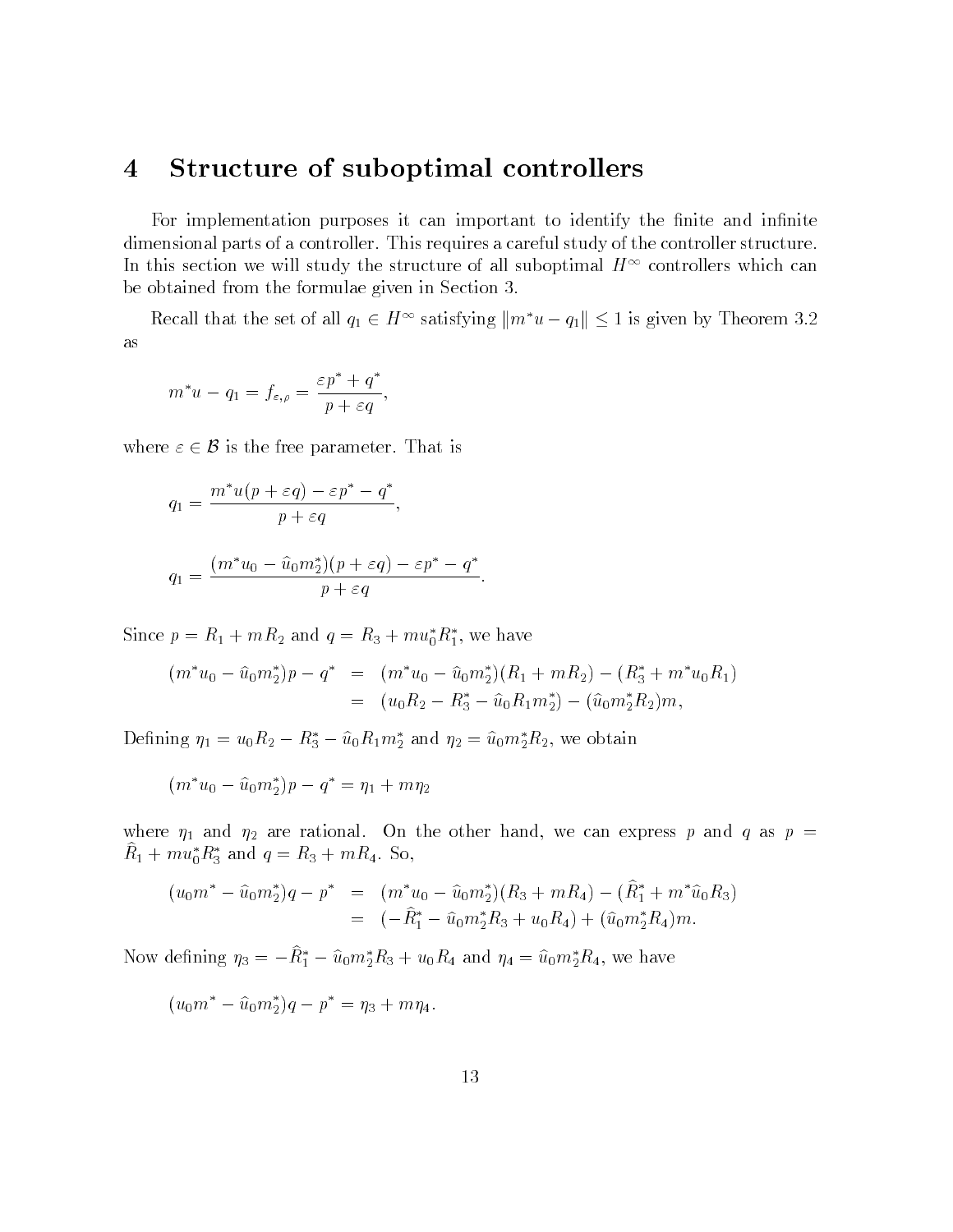Therefore,

$$
q_1 = \frac{(\eta_1 + m\eta_2) + (\eta_3 + m\eta_4)\varepsilon}{(R_1 + mR_2) + (R_3 + mR_4)\varepsilon}.\tag{24}
$$

Recall that  $q = f_{\rho}q_1$ , where  $f_{\rho}$  is invertible in  $\mathbb{R}H$  and defined in Section 2. Hence

$$
\hat{q} = \frac{(\nu_1 + m\nu_2) + (\nu_3 + m\nu_4)\varepsilon}{(R_1 + mR_2) + (R_3 + mR_4)\varepsilon},\tag{25}
$$

where  $\nu_i = f_{\rho} \eta_i$  for  $i = 1, ..., 4$ . Note that  $\nu_i$ 's are rational.

**Remark 4.1:** If we define  $F_{\varepsilon} = (\eta_1 + m\eta_2) + (\eta_3 + m\eta_4)\varepsilon$ , from (24) we obtain

$$
q_1 = \frac{F_{\varepsilon}}{p + \varepsilon q}
$$

where  $F_{\varepsilon}$  has at most finitely many poles in D for all fixed  $\varepsilon \in \mathcal{B}$  and the equality holds for  $z \in T$ . We will prove that this holds for all  $z \in D$ . Since  $F_{\varepsilon} = q_1(p + \varepsilon q)$ , we have  $r_{\varepsilon} \in L^{\infty}$ . Let W be the (monic) polynomial of minimal order such that W  $r_{\varepsilon} \in H_2$ . Then,  $\frac{M}{q}$  for  $\frac{M}{q}$  for  $\frac{M}{q}$  for z  $\frac{M}{q}$  functions and the boundary  $\frac{M}{q}$  functions are boundary  $\frac{M}{q}$  functions and the boundary  $\frac{M}{q}$  functions are boundary  $\frac{M}{q}$  functions and  $\frac{M}{q$ of the unit disc, then they agree in the unit disc. Let  $w$  be a root of  $W$ , then by the choice of  $W$ , we are defined with  $\langle W \rangle$  for  $\langle W \rangle$  ,  $\langle W \rangle$  , but if

$$
W(w) (p + \varepsilon q)(w) q_1(w) = 0
$$

and the  $\frac{1}{2}$  for  $\frac{1}{2}$  for  $\frac{1}{2}$  for  $\frac{1}{2}$   $\frac{1}{2}$  for  $\frac{1}{2}$ Hence,

$$
(p + \varepsilon q)q_1 = F_{\varepsilon} \text{ for all } z \in D.
$$

Furthermore  $p + \varepsilon q$  is outer (see [1]), so

$$
q_1 = \frac{F_{\varepsilon}}{p + \varepsilon q} \text{ for all } z \in D. \qquad \Box
$$

This completes the solution of the suboptimal  $H^+$  control problem. The relation between  $\hat{q}$  and the controller C is given in [14]. The set of all  $C_{subopt}$ 's can be written as a LFT on  $\hat{q}$ , (see [14])

$$
C_{\text{subopt}} = N_o^{-1} D_p \frac{A_1 + A_2 \hat{q}}{A_3 + A_4 \hat{q}}
$$
\n(26)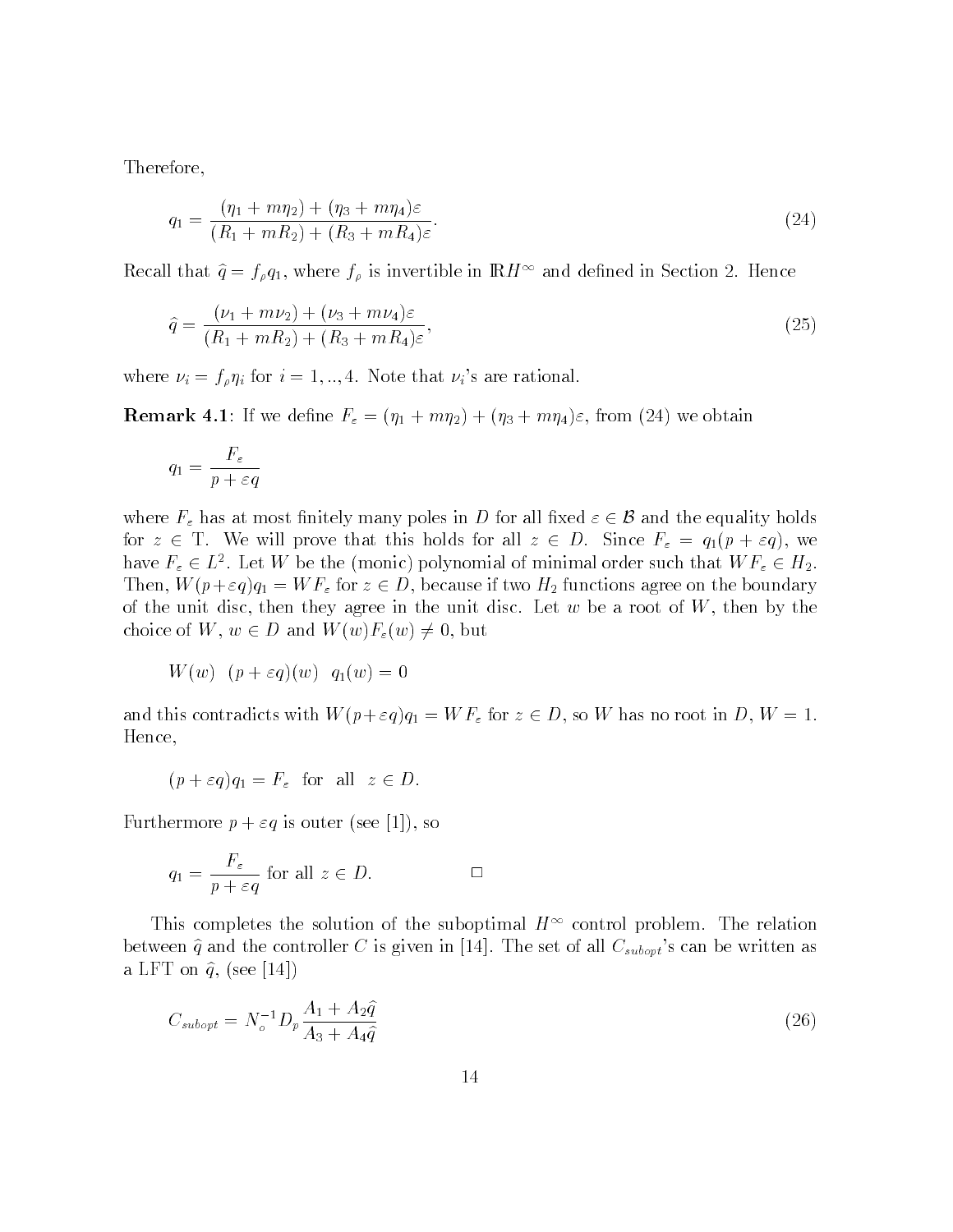explicit formulae of  $A_i$ 's). The suboptimal controller  $C_{subopt}$  is  $N_c^{-1}$  times a LFT on  $\hat{q}$ , and  $\hat{q}$  is a LFT on  $\varepsilon$ , so

$$
C_{subopt} = N_o^{-1} \frac{a_1(z) + a_2(z)\varepsilon}{a_3(z) + a_4(z)\varepsilon}
$$

where and  $a_i(z)$ 's are in  $\mathbb{R}(z) + m(z)\mathbb{R}(z)$  (see Appendix C for expilicit formulae).

Now, we will restrict our attention to infinite dimensional stable plants case, and show that the above structure agrees with the structure obtained in [12]. In this case,  $\omega_0$  =  $\sigma$ ,  $m_2$  = 1 and *m* is infinite dimensional. From Section 3, we know that

$$
p = R_1 + (u_0^* R_3^*) m, \quad q = R_3 + (u_0^* R_1^*) m
$$

and

$$
q_1 = \frac{(u_0 R_2 - R_3^*) + \varepsilon(-R_1^* + u_0 R_4)}{R_1 + (u_0^* R_3^*)m + \varepsilon(R_3 + u_0^* R_1^* m)}.
$$

Now, defining

$$
G_{\varepsilon} = \frac{u_0^* R_3^* + u_0^* R_1^* \varepsilon}{R_1 + R_3 \varepsilon}
$$

and

$$
G'_{\varepsilon} = \frac{(u_0 R_2 - R_3^*) + \varepsilon(-R_1^* + u_0 R_4)}{R_1 + R_3 \varepsilon},
$$

we get

$$
q_1 = \frac{G'_{\varepsilon}}{1 + mG_{\varepsilon}}.
$$

But

$$
\frac{(u_0 R_2 - R_3^*)}{u_0^* R_3^*} = \frac{(-R_1^* + u_0 R_4)}{u_0^* R_1^*} =: R_r,
$$

where  $R_r$  is rational, so

$$
G'_\varepsilon=R_rG_\varepsilon
$$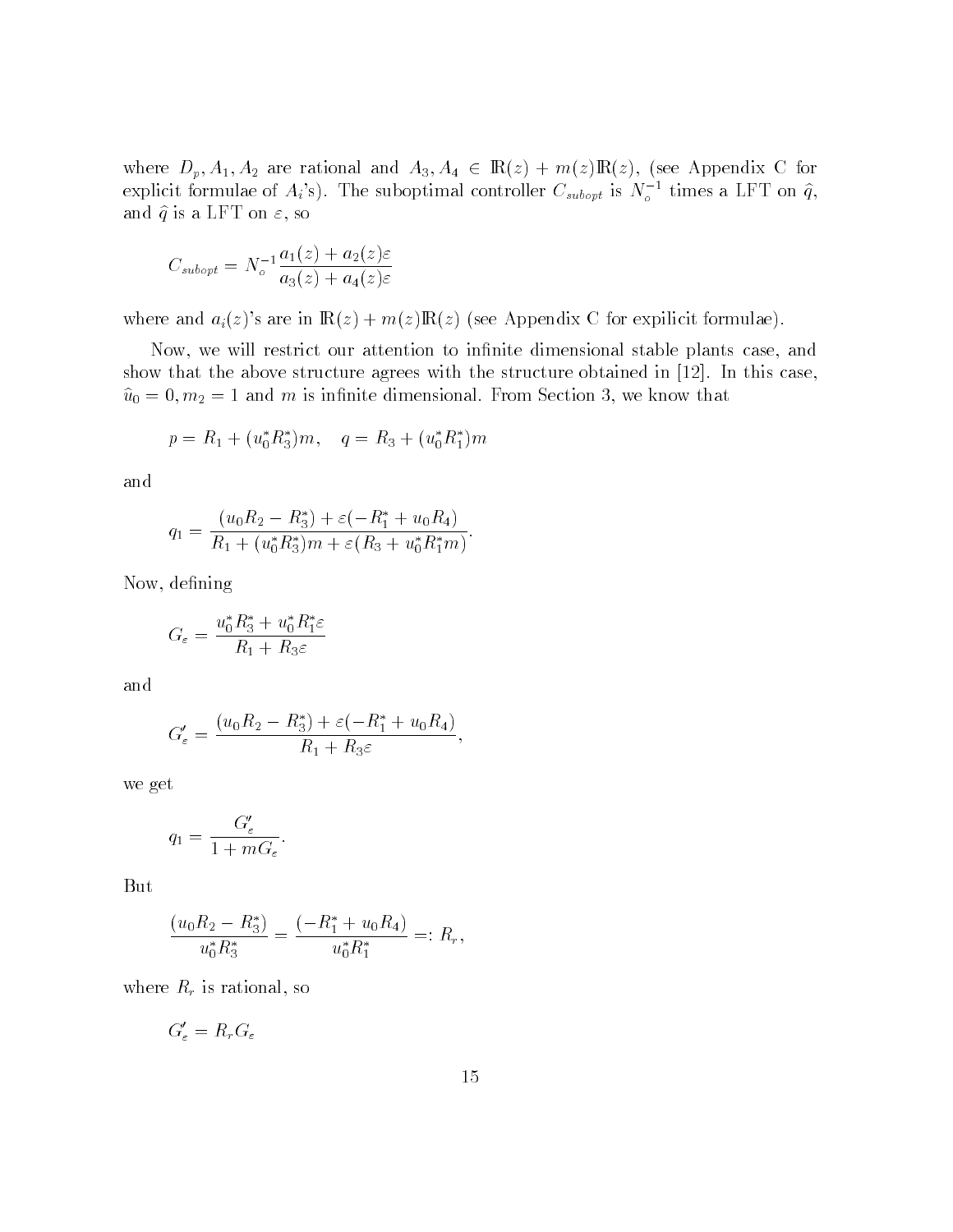and

$$
q_1 = R_r \frac{G_{\varepsilon}}{1 + mG_{\varepsilon}}.
$$

In [12], it was shown that for infinite dimensional stable plants the suboptimal  $H^{\infty}$ controllers have the following structure:

$$
C_{subopt} = N_o^{-1} \frac{\hat{q}}{h - m\hat{q}}
$$

where h is rational (see [14] for the definition of h). But since  $\hat{q} = f_{\rho}q_1$ ,

$$
C_{\text{subopt}} = N_o^{-1} f_\rho R_r \frac{G_\varepsilon}{h(1 + mG_\varepsilon) - m(f_\rho R_r G_\varepsilon)},
$$
  

$$
C_{\text{subopt}} = N_o^{-1} h_c \frac{H_\varepsilon}{1 + mH_\varepsilon},
$$
 (27)

where  $\frac{1}{2}$  from  $\frac{1}{2}$  fractional, H  $\frac{1}{2}$  is a letter that  $\frac{1}{2}$  is a letter  $\frac{1}{2}$  is a letter  $\frac{1}{2}$ on  $\varepsilon$  with rational coefficients. Hence, (27) gives the structure of suboptimal controllers in the stable case. This structure is the same as the result obtained in [12]. Note that, in the stable case, m does not appear in the numerator.

### 5 Concluding Remarks

In this paper, we have combined the ideas and observations given in [6], [13], [14] and obtained a solution to the z-block  $H^+$  suboptimal control problem for infinite dimensional systems with finitely many unstable poles. We have shown that the suboptimal controllers can be obtained by solving a set of finitely many linear equations. A computer program for solving these equations can be developed by combining the program of [27] (which constructs the matrix of Appendix - and the matrix - and the matrix of Appendix - and the matri D) with a program which implements the projection formulae of Appendix B and the matrix  $C_{\mu}$  of Appendix E.

In Section 4 we have studied the structure of all suboptimal  $H^+$  controllers. In the implementation of a controller it can be useful to identify its finite and infinite dimensional parts,  $[12]$ . We have showed that the set of all suboptimal  $H^{\pm \pm}$  controllers are of the form  $N_{\rho}$  times a LFT on a free parameter in the unit ball of  $H^{++}$ , where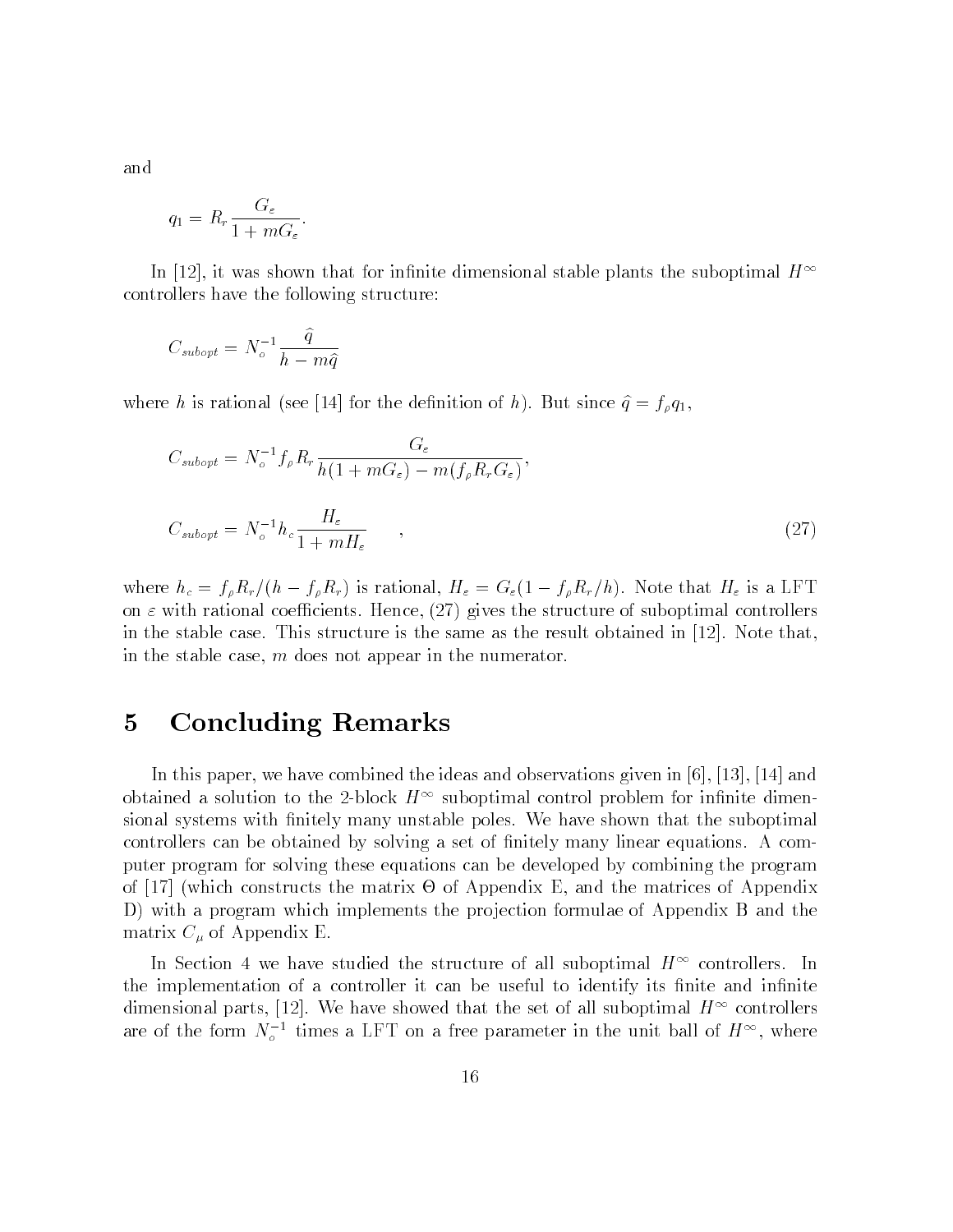the coefficients of this LFT are in  $\mathbb{R}(z) + m\mathbb{R}(z)$ , and  $N_o$  is the outer part of the numerator of the plant. Moreover, the rational coefficients in this LFT can be computed explicitly. For the 1-block suboptimal control problem of stable plants, we have veried the controller structure observed in [12].

## Appendix A: Notation and Some Remarks

Here we introduce the basic notation and definitions which are used throughout the paper; and make some remarks regarding the transfer function models we consider.

IR : Real numbers, C: Complex numbers, RHP: open right half plane in C,  $\{s \in \mathcal{C} : \mathbb{Re} s > 0\}$ ,<br>D: open unit disc,  $\{z \in \mathcal{C} : |z| < 1\}$ ,<br>T: unit circle,  $\{\zeta \in \mathcal{C} : |\zeta| = 1\}$ ,  $\mathbb{R}[z]$ : polynomial functions of z with real coefficients,  $\mathbb{R}(z)$ : rational functions of z with real coefficients,  $L^+$ : Danach space of essentially bounded functions on T,  $H^{++}$ :  $L^{++}$  functions which admit bounded analytical extensions to  $D,$  $H^+$  (RHP): Dounded analytic functions on RHF,  $\mathbb{R}$ H $\cdots$  Real rational functions in  $H^+$  ,  $L^{\text{-}}$ : Hilbert space of square integrable functions on T,  $\blacksquare$  $H^{\pm}$ :  $L^{\pm}$  functions which admit analytical extensions to  $D$ ,  $||G||_n$ : norm or  $G$ , when  $G \in L^n$ ,  $H^n$ ,  $n = 2$ , or  $\infty$ .

For a function  $f \in L^2$ , we define  $f(z) := f(1/z)$ .

If 
$$
f(z) = \sum_{k=0}^{\infty} a_k z^k
$$
, then  $f^*(z) = \sum_{k=0}^{\infty} \overline{a_k} z^{-k}$ .

With this definition, if  $f(z)$  is analytic in the unit disc D, then  $f^*(z)$  is analytic in the complement of the unit disc, moreover  $f(z) = f(z)$  for  $z \in \mathcal{I}$ . We also define  $f(z) := f(z, z)$ , in this case,

$$
\overline{f}(z) = \sum_{k=0}^{\infty} \overline{a_k} z^k.
$$

and if  $f(z)$  is analytic in D, then  $\overline{f}(z)$  is analytic in D too.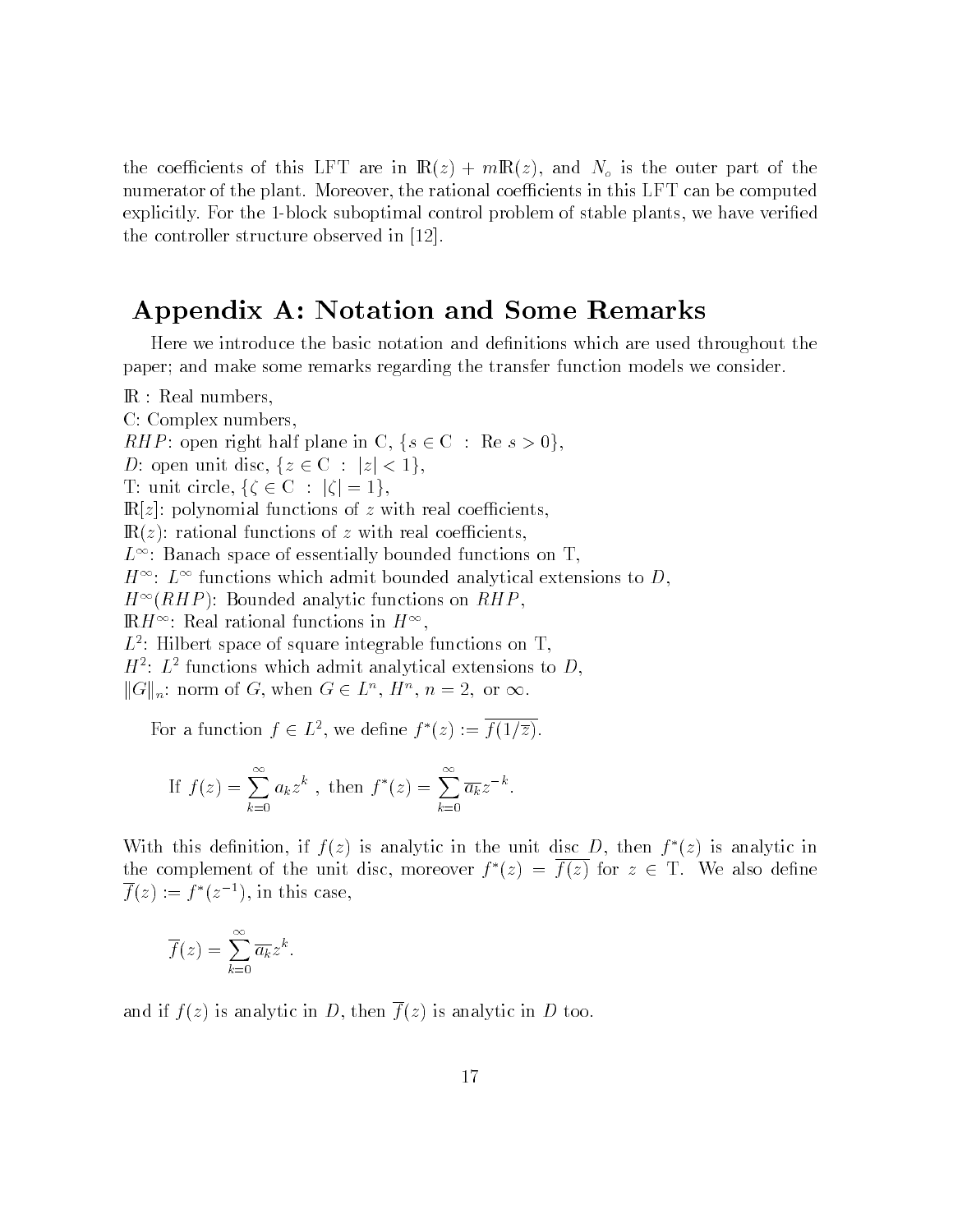We would like to note that in this paper the systems are represented by their transfer functions, which are functions of the Laplace transform variable s 2 RHP (in the case of continuous time systems) or functions of the Z-transform variable  $Z-\chi$ thre systems). Our solution to the suboptimal  $H^{++}$  control problem will be derived using functions defined on the unit disc  $(z-\text{plane})$ . This does not limit us to discrete time systems, since we can find a conformal map between the right half plane  $(RHP)$  and the unit disc  $(D)$ . A simple example of such a map is

$$
z = \frac{s-1}{s+1}
$$
,  $s = \frac{1+z}{1-z}$ ,

where s 2 RHP and  $z = 1$  density and  $z = 1$  density  $\mathbf{r}_1$  is conformal map to  $\mathbf{r}_1$  to  $\mathbf{r}_2$ a unique point in D and vice versa, the imaginary axis (boundary of  $RHP$ ) is mapped to the unit circle (boundary of D). In particular, for the above example the points  $j\infty$ and 0 in the s-plane are mapped to the points 1 and  $-1$  in the z-plane.

Any function  $F \in H^{\infty}(RHF)$  defined on  $RHF$  can be represented in terms of a function  $f \in H^{\sim}$ , and vice versa:

$$
f(z) = F(\frac{1+z}{1-z})
$$
 and  $F(s) = f(\frac{s-1}{s+1}).$ 

The conformal map between  $RHP$  and D preserves all the important properties of  $F(s)$ as a bounded analytic function: e.g.  $f(z)$  is a bounded analytic function on D and

$$
||F||_{\infty} = \operatorname{ess} \sup_{\omega \in \mathbb{R}} |F(j\omega)| = \operatorname{ess} \sup_{\theta \in [0,2\pi]} |f(e^{j\theta})| = ||f||_{\infty}.
$$

In view of the above facts we can transform the problem data from  $RHP$  to D. For example if  $P(s)$  represents the transfer function of the plant, it can also be represented by  $p(z) = F(\frac{1}{1-z})$ , as a function defined on the unit disc. Conversely, if the controller is given as a function of z, i.e.  $c(z)$ , then, its transfer function can be obtained from the inverse map, i.e.  $C(s) = c(\frac{1}{s+1})$ .

# Appendix B: Some pro jection formulae

Now, we would like to present the formulae for computing pro jections of the form  $\mathbf{r}_{H_2}(i_1+mi_2)$  and  $\mathbf{r}_{H_2}(i_1+mi_2)$  where  $i_1(z)$  and  $i_2(z)$  are rational,  $m(z)$  is liner and the arguments of  $\mathbf{F}_{H_2}$  are in  $L^2$ , i.e.  $t_1(z) + m(z)t_2(z) \in L^2$ , and  $t_1(z) + m(z)t_2(z) \in L^2$ .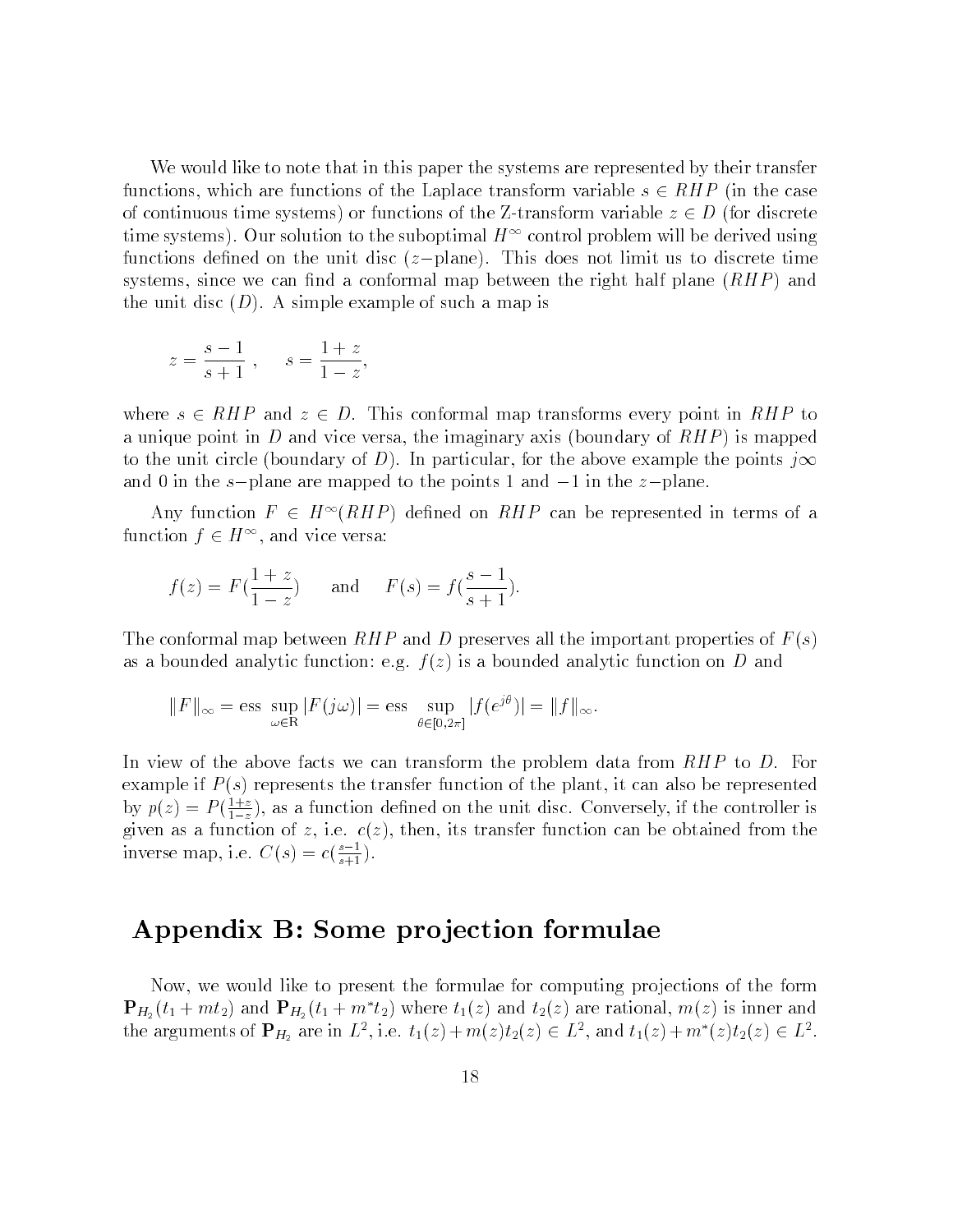Note that both of these projections can be considered as a function of two variables where each variable is a rational function.

If the  $\{x_i\}_{i=1}^n$  and  $\{x_i\}_{i=1}^n$  with  $\{x_i\}_{i=1}^n$  with  $\{x_i\}_{i=1}^n$  with  $\{x_i\}_{i=1}^n$  and  $C(x)$  is the contribution of  $\{x_i\}_{i=1}^n$  $\prod_{i=1}^{N}(z-z_i)$ , then we define

$$
C_{+}(z) = \prod_{|z_i| < 1} (z - z_i)
$$
 and  $C_{-}(z) = \prod_{|z_i| \geq 1} (z - z_i)$ .

After reindexing, we may assume that  $z_1, ..., z_M$  in D and  $z_{M+1}, ..., z_N$  are not in D. Let  $D$  be an unknown polynomial of degree at most  $M = 1$ . Then

$$
t_1(z) + m(z)t_2(z) = \frac{A(z) + m(z)B(z)}{C(z)}
$$
  
= 
$$
\frac{A(z) + m(z)B(z) - \widehat{D}(z)C_{-}(z)}{C(z)} + \frac{\widehat{D}(z)}{C_{+}(z)}.
$$

But  $D(z)/C_{+}(z) \in H_{2}^{-}$  for all choices of D. Also

$$
\frac{A(z) + m(z)B(z) - \widehat{D}(z)C_{-}(z)}{C(z)} = \frac{A(z) + m(z)B(z)}{C(z)} - \frac{\widehat{D}(z)}{C_{+}(z)} \in L^{2}.
$$

If  $D(z)$  satisfies  $(DC_{-})^{\sigma}(z_j) = (A + mB)^{\sigma}(z_j)$  for all  $1 \leq j \leq M$  and  $0 \leq l \leq L_j - 1$ where  $L_j$  is the multiplicity of the pole at  $z_j$ , then  $(A - mB - D\ell_z)/C \in H_2$ . By Leibnitz's formula, we obtain

$$
\sum_{k=0}^{l} \binom{l}{k} \widehat{D}^{(k)}(z_j) C^{(l-k)}_-(z_j) = A^{(l)}(z_j) + \sum_{k=0}^{l} \binom{l}{k} m^{(k)}(z_j) B^{(l-k)}(z_j).
$$

Since  $C_{-}(z_j) \neq 0$ , one can solve for  $\widehat{D}^{(l)}(z_j)$  and given these values, one can construct a  $D(z) \in \mathbf{R}[z]$  of degree at most  $M - 1$ , satisfying these interpolation conditions. If  $C_{-}(z)$ has no multiple roots, then  $D(z)$  can be constructed using Lagrange interpolation, i.e. construct a polynomial  $D(z)$ , of degree at most  $M - 1$  such that

$$
\widehat{D}(z_j) = \frac{A(z_j) + m(z_j)B(z_j)}{C_-(z_j)}.
$$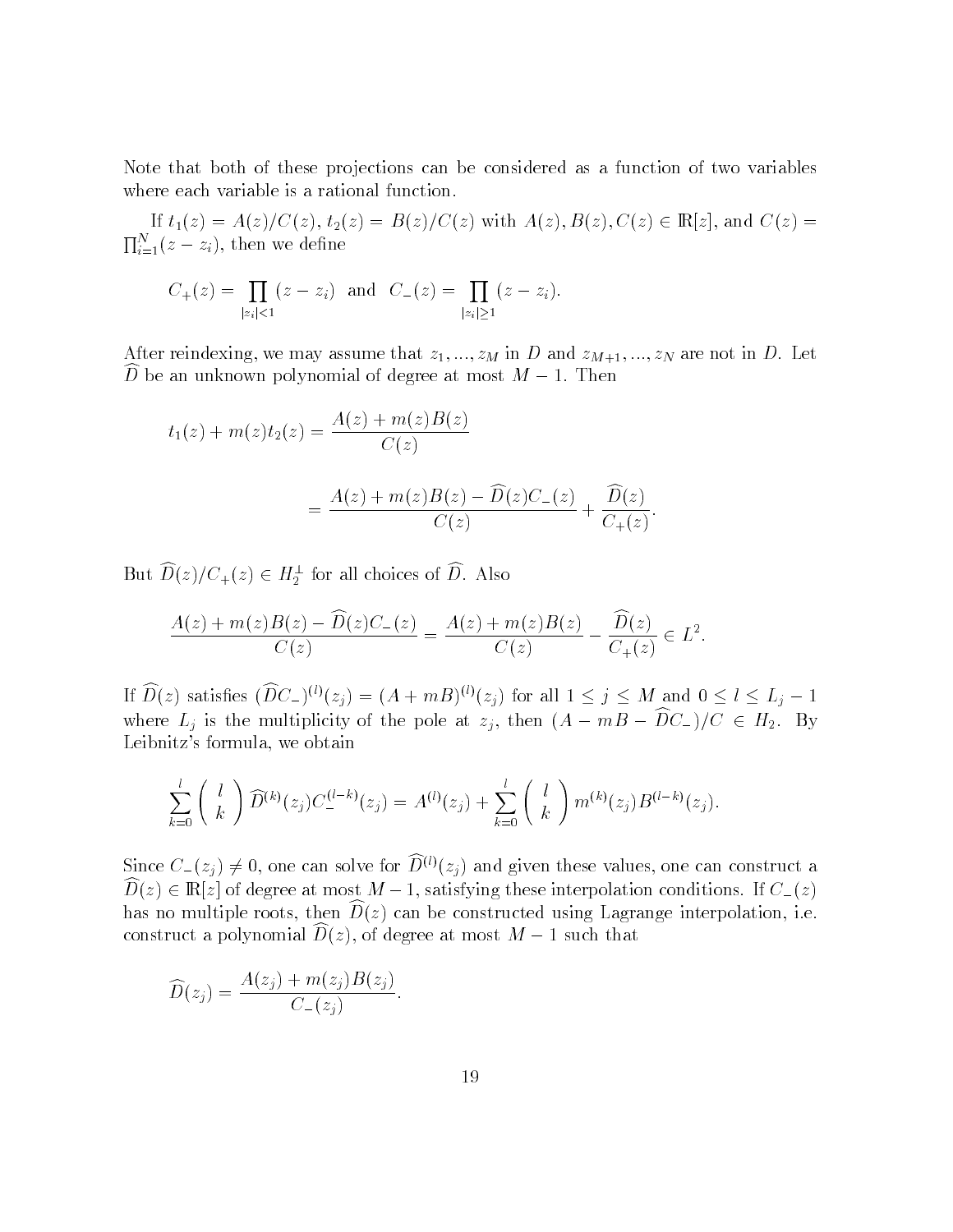It is clear that,

$$
\mathbf{P}_{H_2}(t_1(z) + m(z)t_2(z)) = \frac{A(z) + m(z)B(z) - \widehat{D}(z)C_{-}(z)}{C(z)}
$$

and

$$
\mathbf{P}_{H_2^{\perp}}(t_1(z) + m(z)t_2(z)) = \frac{\overline{D(z)C_{-}(z)}}{C(z)} = \frac{\overline{D(z)}}{C_{+}(z)}.
$$

For the computation of  $\mathbf{F}_{H_2}(t_1 + m_1 t_2)$ , we assume that  $t_1(z) + m_1(z)t_2(z) \in L^2$ . Let

$$
\widehat{A}(z) = \mathbf{P}_{H_2^{\perp}}(t_1^* + mt_2^*) \in \mathbb{R}(z).
$$

which can be computed by the methods given above. Then,

$$
t_1^* + m t_2^* = [(t_1^* - \hat{A}) + m t_2^*] + \hat{A}
$$

where  $A \in H_2^-$  and  $[(t_1 - A) + mt_2] \in H_2$ . Define  $c_0 := [(t_1 - A) + mt_2]|_{z=0}$ , then

$$
t_1^* + m t_2^* = (t_1^* - \hat{A} + m t_2^* - c_0) + (c_0 + \hat{A})
$$

where  $(c_0 + A) \in \text{IR} + H_2^-$ , and  $(t_1 - A + mt_2 - c_0) \in H_2$  which vanishes at  $z = 0$ . Therefore,

$$
t_1 + m^* t_2 = (t_1 - \hat{A}^* + m^* t_2 - c_0^*) + (c_0^* + \hat{A}^*)
$$

where  $(c_0 + A) \in H_2$  and  $(t_1 - A + m t_2 - c_0) \in H_2^-$ . So

$$
\mathbf{P}_{H_2}(t_1 + m^*t_2) = c_0^* + \hat{A}^* \text{ and } \mathbf{P}_{H_2^{\perp}}(t_1 + m^*t_2) = (t_1 - \hat{A}^* - c_0^*) + m^*t_2.
$$

If  $(t_1 - A)$  or  $t_2$  has a pole at  $z = 0$ , then

$$
(t_1^* - \hat{A}) = z^{-k} N_1(z)
$$
 and  $t_2^* = z^{-k} N_2(z)$ 

with  $N_1$  and  $N_2$  are rational and analytic at  $z = 0$ . In this case,  $(t_1 - A) + m t_2 =$  $z^{-k} (N_1 + mN_2)$ , hence

$$
c_0 = \frac{1}{k!} \{ \frac{d^k}{dz^k} (N_1 + mN_2) \} |_{z=0}
$$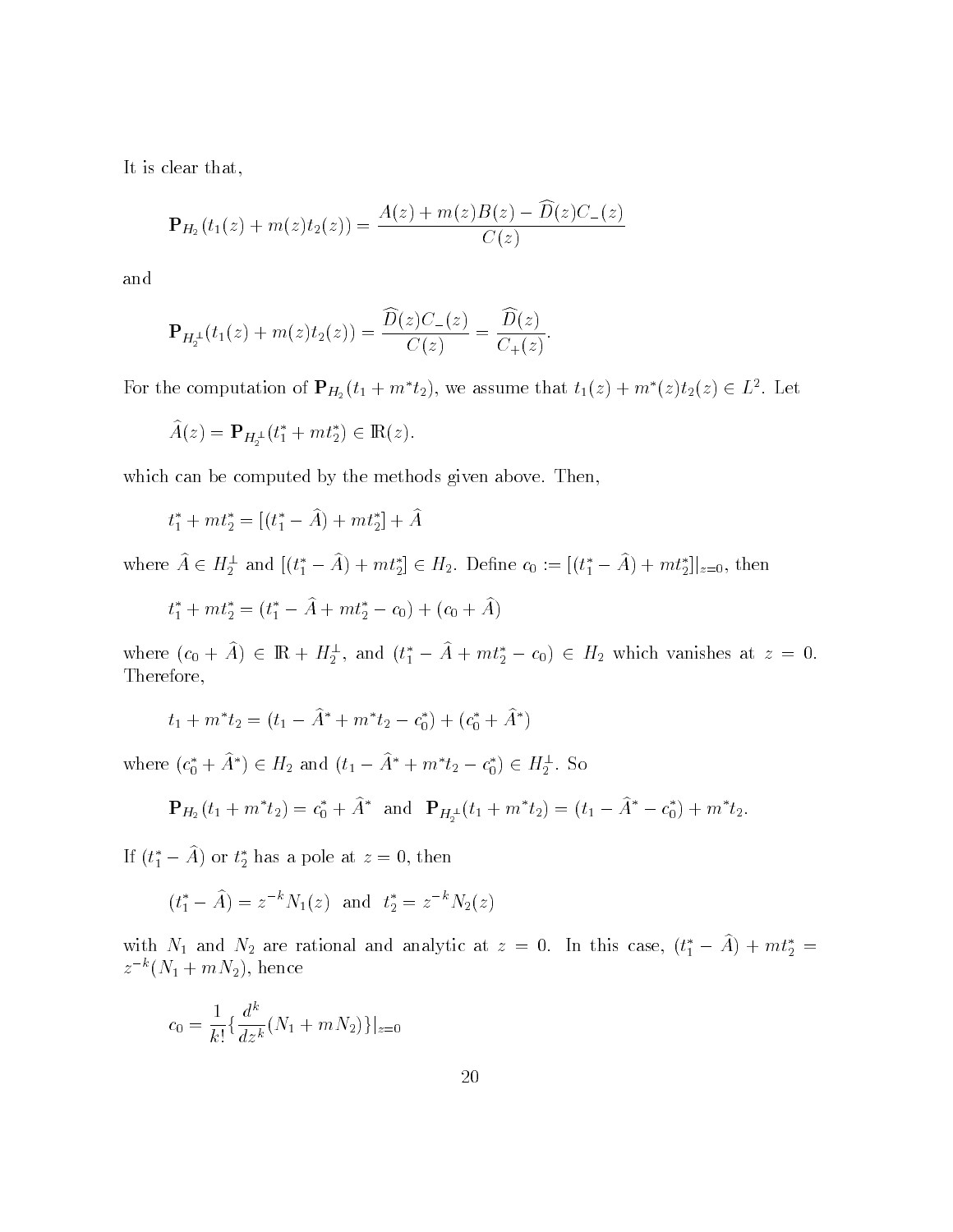If both  $(t_1 - A)|_{z=0}$  and  $t_2|_{z=0}$  are ninte, then  $c_0 = (t_1 - A)|_{z=0} + m(0) t_2|_{z=0}$ . Note that both  $\mathbf{P}_{H_2^{\perp}}(t_1+mt_2)$  and  $\mathbf{P}_{H_2}(t_1+m|t_2)$  are rational.

# Appendix C:  $a_1, a_2, a_3, a_4 \in \mathbb{R}(z) + m\mathbb{R}(z)$

If m is rational, there is nothing to prove. Now, assume that  $m$  is infinite dimensional. From [14] we have

$$
A_1 = \hat{w}_0
$$
  
\n
$$
A_2 = m_d
$$
  
\n
$$
A_3 = G - m_n \hat{w}_0
$$
  
\n
$$
A_4 = m_n m_d.
$$

Now, by substituting (25) in (26), we get

 $a_1 = D_p(A_1i_3 + A_2i_1)$  $a_2 = D_p(A_1 \iota_4 + A_2 \iota_2)$  $a_3 = A_3 i_3 + A_4 i_1$  $a_4 = A_3t_4 + A_4t_2$ 

where

$$
\iota_1 = \nu_1 + m\nu_2
$$
  
\n
$$
\iota_2 = \nu_3 + m\nu_4
$$
  
\n
$$
\iota_3 = R_1 + mR_2
$$
  
\n
$$
\iota_4 = R_3 + mR_4.
$$

Since  $\nu_i = f_\rho \eta_i$ , we have

$$
t_1 = \nu_1 + m\nu_2 = f_\rho(\eta_1 + m\eta_2)
$$
  

$$
t_2 = \nu_3 + m\nu_4 = f_\rho(\eta_3 + m\eta_4).
$$

Therefore,

$$
a_1(z) = D_p(A_1 \iota_3 + A_2 \iota_1)
$$
  
= 
$$
D_p \widehat{w}_0(R_1 + mR_2) + D_p m_d f_p(\eta_1 + m\eta_2)
$$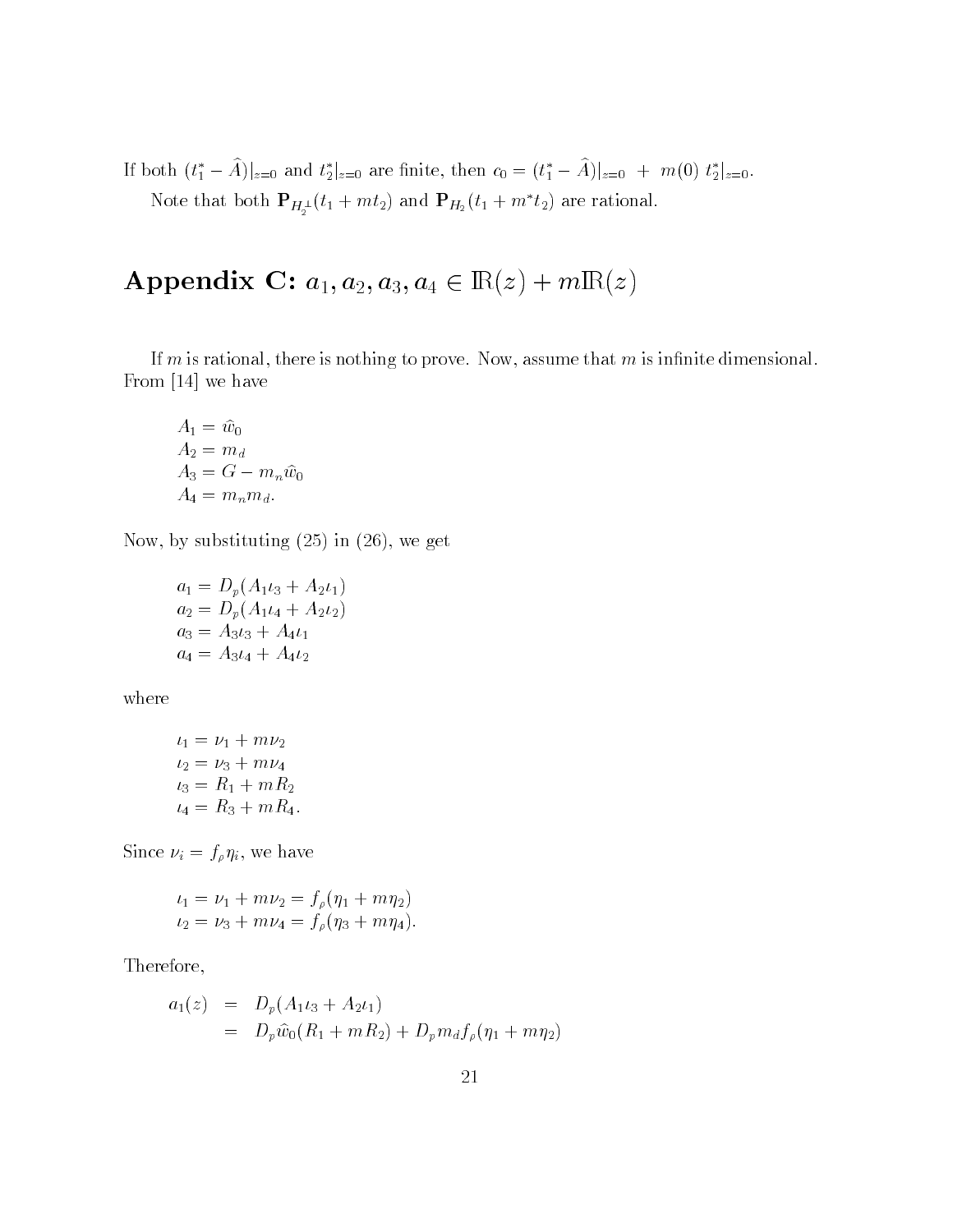$$
= D_p(m_d f_{\rho} \eta_1 + \hat{w}_0 R_1) + m D_p(m_d f_{\rho} \eta_2 + \hat{w}_0 R_2)
$$
  
\n
$$
a_2(z) = D_p(A_1 \iota_4 + A_2 \iota_2)
$$
  
\n
$$
= D_p \hat{w}_0(R_3 + mR_4) + D_p m_d f_{\rho}(\eta_3 + m\eta_4)
$$
  
\n
$$
= D_p(m_d f_{\rho} \eta_3 + \hat{w}_0 R_3) + m D_p(m_d f_{\rho} \eta_4 + \hat{w}_0 R_4)
$$
  
\n
$$
a_3(z) = A_3 \iota_3 + A_4 \iota_1
$$
  
\n
$$
= (G - m_n \hat{w}_0)(R_1 + mR_2) + m_n m_d f_{\rho}(\eta_1 + m\eta_2)
$$
  
\n
$$
= (GR_1 - m_n \hat{w}_0 R_1) + m(GR_2 + m_d f_{\rho} \eta_1 m_n/m)
$$
  
\n
$$
a_4(z) = A_3 \iota_4 + A_4 \iota_2
$$
  
\n
$$
= (G - m_n \hat{w}_0)(R_3 + mR_4) + m_n m_d f_{\rho}(\eta_3 + m\eta_4)
$$
  
\n
$$
= (GR_3 - m_n \hat{w}_0 R_3) + m(GR_4 + m_d f_{\rho} \eta_3 m_n/m)
$$

Note that  $m_n/m = 1/m_2 = 1/m_d$  is rational. So,  $a_i$ 's are in  $\mathbb{R}(z) + m\mathbb{R}(z)$ .

# Appendix D: Explicit formulae of  $T(z), T_v(z), T_u(z), T_q(z)$

In this appendix, we give explicit formulae of  $T(z)$ ,  $T_v(z)$ ,  $T_u(z)$  and  $T_q(z)$ , (see [13] for proofs).

Note that  $\Psi = [\Psi_1, ..., \Psi_{3n}, \alpha_1, ..., \alpha_{\ell}, \beta_1, ..., \beta_{\ell}]^{\top}$ , let  $\gamma_- = [\gamma_{-n}, ..., \gamma_{-1}]^{\top} = [\Psi_1, ..., \Psi_n]^{\top}$ ,  $\gamma_+ = [\gamma_0, ..., \gamma_{n-1}]^\top = [\Psi_{n+1}, ..., \Psi_{2n}]^\top, o = [o_0, ..., o_{n-1}]^\top = [\Psi_{2n+1}, ..., \Psi_{3n}]^\top$ . Recall that  $\alpha_1, \ldots, \alpha_n$  are zeros of  $\alpha_2$ (i) and we denote  $J(\zeta)=-1$  (if  $\alpha_1,\ldots,\alpha_n$  are denoted the following matrices as in [13],

$$
\hat{P} := \begin{bmatrix} P_{-n} & 0 & 0 \\ \vdots & \ddots & 0 \\ P_{-1} & \cdots & P_{-n} \end{bmatrix}, \hat{Q} := \begin{bmatrix} Q_{-n} & 0 & 0 \\ \vdots & \ddots & 0 \\ Q_{-1} & \cdots & Q_{-n} \end{bmatrix},
$$

where  $P(z, z^-) = P_{-n}z^- + \cdots + P_0 + \cdots + P_nz^-$  and  $Q(z, z^-) = Q_{-n}z^- + \cdots + Q_0 +$  $\cdots + Q_n z^n,$ 

$$
\hat{B}:=\begin{bmatrix}B_n^*&0&0\\ \vdots &\ddots &0\\ B_1^*&\cdots &B_n^*\end{bmatrix}, \hat{C}:=\begin{bmatrix}C_n^*&0&0\\ \vdots &\ddots &0\\ C_1^*&\cdots &C_n^*\end{bmatrix},
$$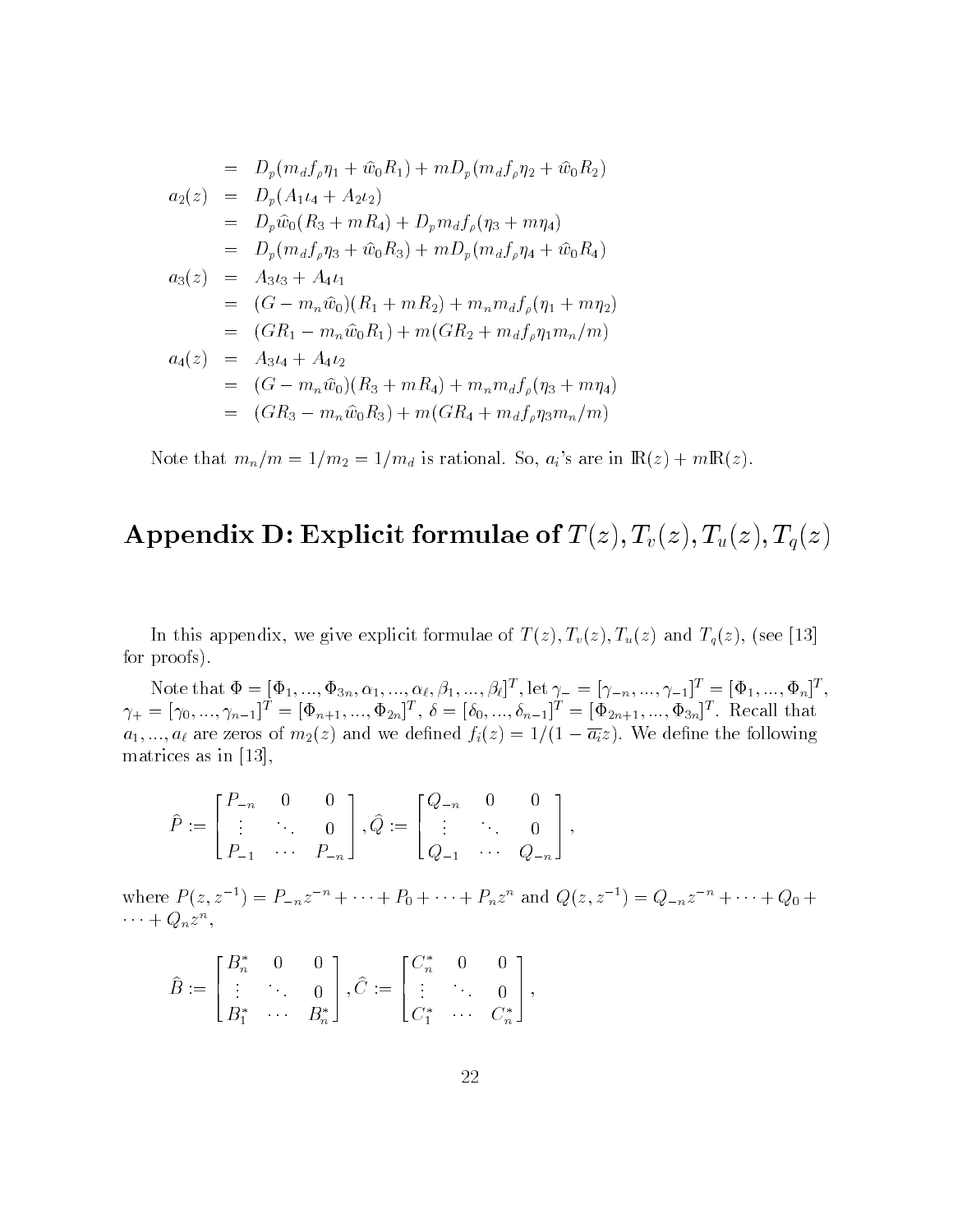where  $D(z) = D_n z^n + \cdots + D_0$  and  $C(z) = C_n z^n + \cdots + C_0$ ,

$$
\tilde{B}^* := \begin{bmatrix} B_0^* & 0 & 0 \\ \vdots & \ddots & 0 \\ B_{n-1}^* & \cdots & B_0^* \end{bmatrix}, \tilde{C}^* := \begin{bmatrix} C_0^* & 0 & 0 \\ \vdots & \ddots & 0 \\ C_{n-1}^* & \cdots & C_0^* \end{bmatrix},
$$

$$
M_1 := \begin{bmatrix} (m_1)_0 & 0 & 0 \\ \vdots & \ddots & 0 \\ (m_1)_{n-1} & \cdots & (m_1)_0 \end{bmatrix}, M := \begin{bmatrix} (m)_0 & 0 & 0 \\ \vdots & \ddots & 0 \\ (m)_{n-1} & \cdots & (m)_0 \end{bmatrix},
$$

where  $m_1(z) = (m_1)_0 + (m_1)_1 z + \cdots + (m_1)_{n-1} z^{n-1} + \cdots$  and  $m(z) = (m)_0 + (m)_1 z +$  $\cdots$  +  $(m)_{n-1}z$  +  $\cdots$ ,

$$
M_d := \begin{bmatrix} (m_d)_0 & 0 & 0 \\ \vdots & \ddots & 0 \\ (m_d)_{n-1} & \cdots & (m_d)_0 \end{bmatrix}, A_- := \begin{bmatrix} a_1^{-n} & \cdots & a_1^{-1} \\ \vdots & & \vdots \\ a_\ell^{-n} & \cdots & a_\ell^{-1} \end{bmatrix},
$$

where  $a_1, ..., a_\ell$  are zeros of  $m_2(z)$ ,

$$
A_{+} := \begin{bmatrix} 1 & \cdots & a_1^{n-1} \\ \vdots & & \vdots \\ 1 & \cdots & a_{\ell}^{n-1} \end{bmatrix}, D_{B} := \begin{bmatrix} B(a_1) & 0 & 0 \\ 0 & \cdots & 0 \\ B(a_{\ell}) & \cdots & B(a_1) \end{bmatrix},
$$
  
\n
$$
D_{C} := \begin{bmatrix} C(a_1) & 0 & 0 \\ 0 & 0 & 0 \\ 0 & 0 & C(a_{\ell}) \end{bmatrix}, D_{P} := \begin{bmatrix} P(a_1, a_1^{-1}) & 0 & 0 \\ 0 & \cdots & 0 \\ 0 & 0 & P(a_{\ell}, a_{\ell}^{-1}) \end{bmatrix},
$$
  
\n
$$
D_{m} := \begin{bmatrix} m_1(a_1) & 0 & 0 \\ 0 & \cdots & 0 \\ 0 & 0 & m_1(a_{\ell}) \end{bmatrix}, \Lambda := \begin{bmatrix} f_1(a_1) & \cdots & f_{\ell}(a_1) \\ \vdots & & \vdots \\ f_1(a_{\ell}) & \cdots & f_{\ell}(a_{\ell}) \end{bmatrix}.
$$

Now define

$$
K_{C^*B}(z) := (C_0^*B_0 + \dots + C_n^*B_n) + (C_0^*B_1 + \dots + C_{n-1}^*B_n)z + \dots
$$
  

$$
(C_0^*B_{n-1} + C_1^*B_n)z^{n-1} + (C_0^*B_n)z^n,
$$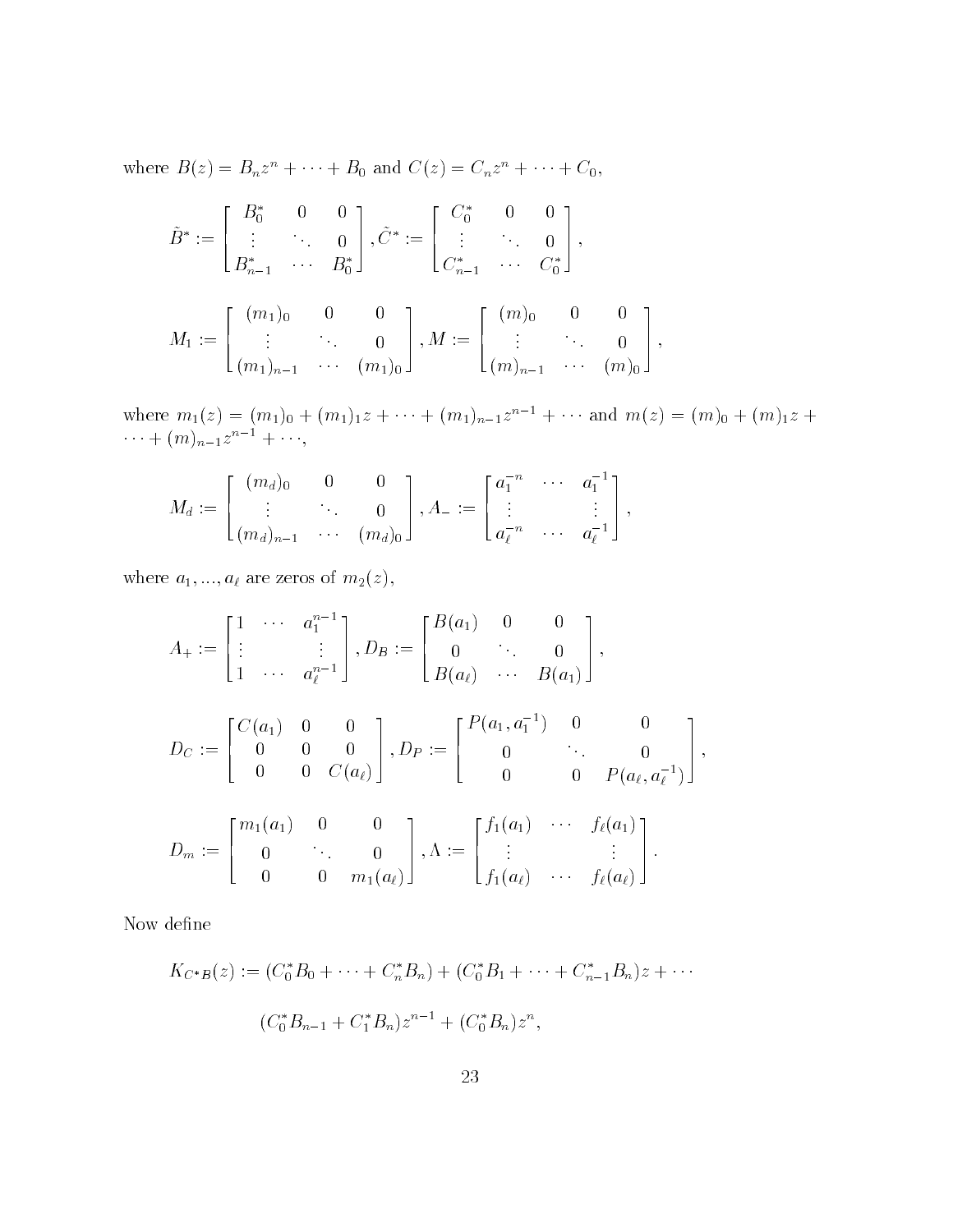and

$$
D_{C^*B} := \begin{bmatrix} K_{C^*B}(a_1) & 0 & 0 \\ 0 & \ddots & 0 \\ 0 & 0 & K_{C^*B}(a_\ell) \end{bmatrix}.
$$

As in [13], we write

$$
V_{-}(z) := [z^{n}, \cdots, z^{-1}],
$$
  
\n
$$
V_{+}(z) := [1, \cdots, z^{n-1}],
$$
  
\n
$$
F(z) := [f_{1}(z), \cdots, f_{\ell}(z)].
$$

Then

$$
T(z)=[\Psi_{\gamma_-}(z){:}\Psi_{\gamma_+}(z){:}\Psi_\delta(z){:}\Psi_\alpha(z){:}\Psi_\beta(z)]
$$

where

$$
\Psi_{\gamma_{+}}(z) := -V_{-}(z)\hat{P},
$$
\n
$$
\Psi_{\delta}(z) := -V_{-}(z)\hat{Q}M,
$$
\n
$$
\Psi_{\beta}(z) := (F(z)D_{C}^{*} - m_{1}(z)F(z)D_{B}^{*} - m_{1}(z)V_{-}(z)\hat{B}A_{+}^{*}
$$
\n
$$
+ V_{-}(z)M_{1}\hat{B}A_{+}^{*})\Lambda^{-1}D_{C},
$$
\n
$$
\Psi_{\gamma_{-}}(z) := (V_{+}(z)(C^{*}(z^{-1})m_{d}(z) - B^{*}(z^{-1})m(z)) - V_{-}(z)(\hat{C}M_{d} - \hat{B}M))\hat{B}^{*}M_{d}^{*}
$$
\n
$$
-V_{+}(z)\tilde{C}\hat{B}^{*}
$$

and

$$
\Psi_{\alpha}(z) := (-V_{+}(z)(C^{*}(z^{-1})m_{d}(z) + B^{*}(z^{-1})m(z)) + V_{-}(z)(\hat{C}M_{d} - \hat{B}M))\hat{B}^{*}M_{d}^{*}A^{*}_{-}
$$
  
-F(z)(K\_{C^{\*}B}(z)I\_{\ell \times \ell} - K\_{B^{\*}C}^{\*}(0)I\_{\ell \times \ell} + D\_{B^{\*}C}^{\*}).

$$
T_v(z)=[\Psi_{\gamma_-}^v(z){:}\Psi_{\gamma_+}^v(z){:}\Psi_{\delta}^v(z){:}\Psi_{\alpha}^v(z){:}\Psi_{\beta}^v(z)]
$$

where

$$
\Psi_{\gamma_{-}}^{v}(z) := V_{+}(z)(\hat{P}^{*} - \tilde{B}\hat{B}^{*})M_{d}^{*},
$$
  
\n
$$
\Psi_{\gamma_{+}}^{v}(z) := [0, ..., 0]_{1 \times n},
$$
  
\n
$$
\Psi_{\delta}^{v}(z) := -V_{-}(z)\hat{Q},
$$
  
\n
$$
\Psi_{\alpha}^{v}(z) := V_{+}(z)(\tilde{B}\hat{B}^{*} - \hat{P}^{*})M_{d}^{*}A_{-}^{*},
$$
  
\n
$$
\Psi_{\beta}^{v}(z) := [0, ..., 0]_{1 \times \ell}.
$$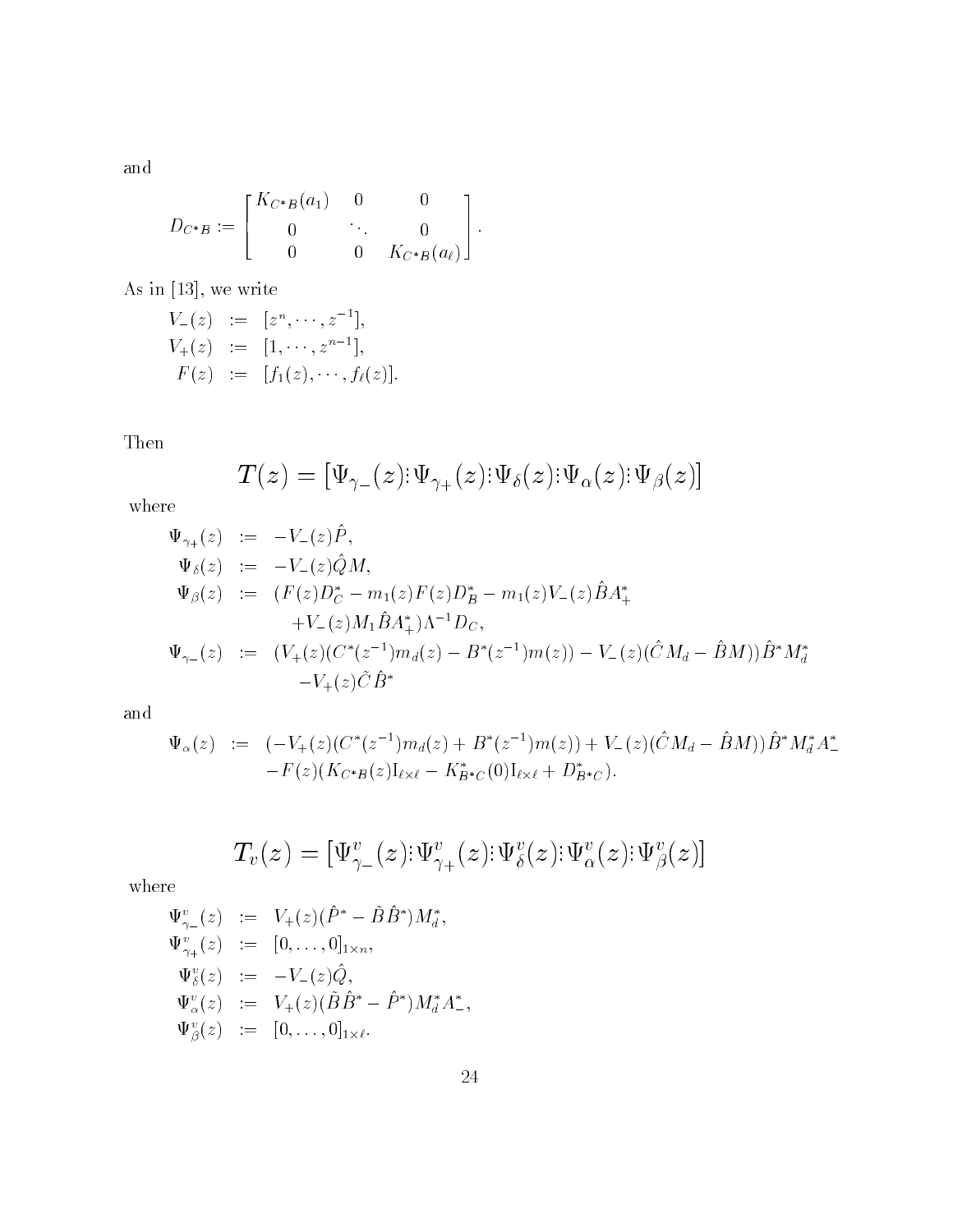$$
T_u(z)\Phi=T(z)\Phi-m(z)T_v(z)\Phi
$$

$$
T_q(z)=[\Psi_{\gamma_-}^q(z){:}\Psi_{\gamma_+}^q(z){:}\Psi_{\delta}^q(z){:}\Psi_{\alpha}^q(z){:}\Psi_{\beta}^q(z)]
$$

where

$$
\Psi_{\gamma_{-}}^{q}(z) = V_{+}(z)\hat{P}^{*} - m_{d}(z)V_{+}(z)\hat{P}^{*}M_{d}^{*} + m_{d}(z)V_{+}(z)\tilde{B}\hat{B}^{*}M_{d}^{*} \n+ (V_{-}(z)\hat{B}M_{d} - V_{+}(z)m_{d}(z)B^{*}(z^{-1}))\hat{B}^{*}M_{d}^{*} - F(z)D_{m}^{*}D_{C}^{*}\Lambda^{-1}A_{+}\hat{B}^{*}, \n\Psi_{\gamma_{+}}^{q}(z) = [0, ..., 0]_{1 \times n}, \n\Psi_{\delta}^{q}(z) = (V_{-}(z)m_{d}(z) - V_{-}(z)M_{d})\hat{Q},
$$

$$
\Psi_{\alpha}^{q}(z) = -V_{-}(z)\hat{P}A_{+}^{*} + m_{d}(z)V_{+}(z)\hat{P}^{*}M_{d}^{*}A_{-}^{*} - m_{d}(z)V_{+}(z)\hat{B}\hat{B}^{*}M_{d}^{*}A_{-}^{*} + (V_{+}(z)m_{d}(z)B^{*}(z^{-1}) - V_{-}(z)\hat{B}M_{d})\hat{B}^{*}M_{d}^{*}A_{-}^{*} - F(z)D_{m}^{*}D_{C}^{*}D_{B}
$$

and

$$
\Psi_{\beta}^{q}(z) = -F(z)D_{B}^{*}\Lambda^{-1}D_{C} + F(z)D_{m}^{*}D_{C}^{*}\Lambda^{-1}D_{C}.
$$

### Appendix E: Explicit formulation  $\mathbb{P}^1$  for  $\mathbb{P}^1$  and  $\mathbb{P}^1$  formulae of  $\mathbb{P}^1$  formulae of  $\mathbb{P}^1$

We can combine the equations (15), (18), (19), (21) and (22) in a single matrix form as -  $\alpha$  are as follows. First set of the set of  $\alpha$ 

$$
\Theta_1 := \begin{bmatrix} T_q(a_1) \\ \vdots \\ T_q(a_\ell) \end{bmatrix} + \begin{bmatrix} 0 & \dots & 0 & D_P \Lambda & 0 \end{bmatrix}_{\ell \times (3n+2\ell)},
$$
  

$$
\Theta_2 := \begin{bmatrix} T_u(a_1) \\ \vdots \\ T_u(a_\ell) \end{bmatrix} + \begin{bmatrix} 0 & \dots & 0 & D_P \end{bmatrix}_{\ell \times (3n+2\ell)},
$$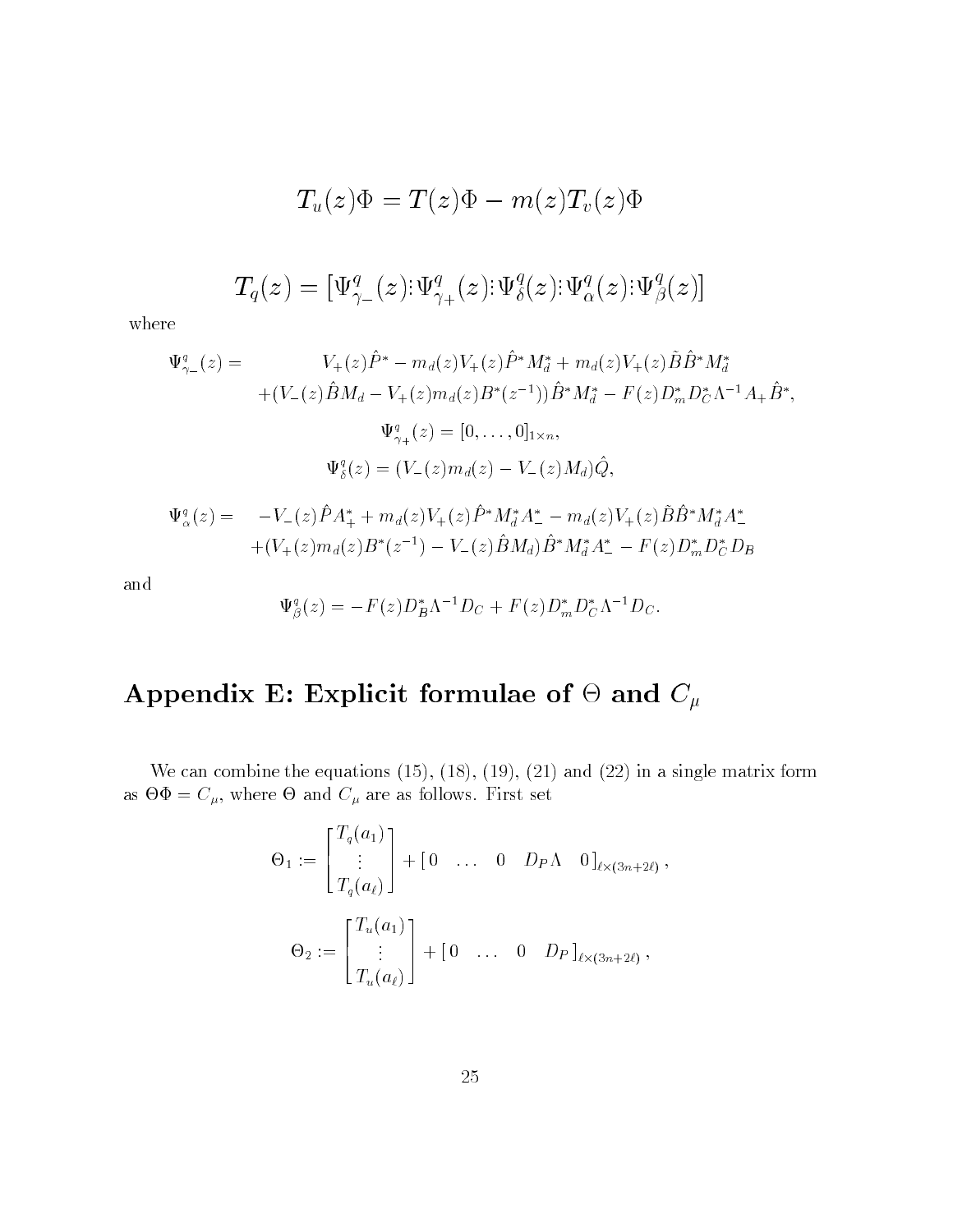$$
\Theta_3 := \begin{bmatrix} T_u(z_{n+1}) \\ \vdots \\ T_u(z_{n+r}) \\ \hline m_v(z_{n+r+1}) T_u(z_{n+r+1}) \\ \vdots \\ \hline m_v(z_{3n}) T_u(z_{3n}) \end{bmatrix},
$$

$$
\Theta_4 := \begin{bmatrix} T_v(z_1) \\ \vdots \\ T_v(z_n) \end{bmatrix}.
$$

Then we have

$$
\Theta := \begin{bmatrix} \Theta_1 \\ \Theta_2 \\ \Theta_3 \\ \Theta_4 \end{bmatrix}.
$$

Now for  $C_\mu$  we define

$$
C_{\mu 1} := \begin{bmatrix} \lambda_{u,1}^R(a_1) \\ \vdots \\ \lambda_{u,1}^R(a_1) \end{bmatrix},
$$
  
\n
$$
C_{\mu 2} := \begin{bmatrix} \lambda_u^R(a_1) \\ \vdots \\ \lambda_u^R(a_1) \end{bmatrix},
$$
  
\n
$$
C_{\mu 3} := \begin{bmatrix} \lambda_u(z_{n+1}) \\ \lambda_u(z_{n+1}) \\ \vdots \\ \overline{m}(z_{n+r+1})\lambda_u(z_{n+r+1}) \\ \vdots \\ \overline{m}(z_{3n})\lambda_u(z_{3n}) \end{bmatrix},
$$
  
\n
$$
C_{\mu 4} := \begin{bmatrix} \lambda_u^R(z_1) \\ \vdots \\ \lambda_u^R(z_n) \end{bmatrix}.
$$

Then,

$$
C_{\mu} := \begin{bmatrix} C_{\mu 1} \\ C_{\mu 2} \\ C_{\mu 3} \\ C_{\mu 4} \end{bmatrix}.
$$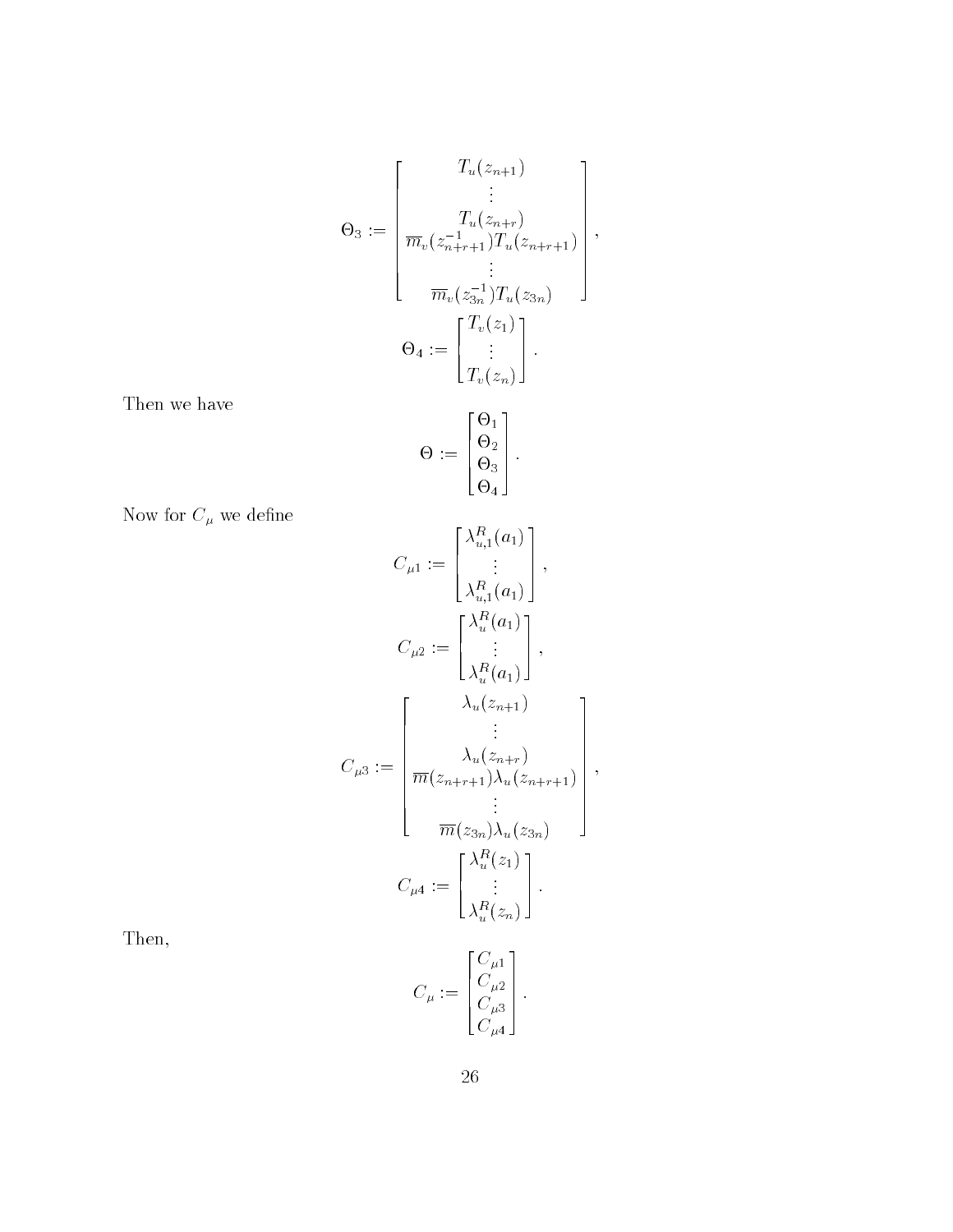# References

- [1] V. M. Adamjan, D. Z. Arov, and M. G. Krein, "Analytic properties of Schmidt pairs for a Hankel operator and generalized Shur-Takagi problem," Math. USSR *Sbornik* 15 (1971), pp. 31–73.
- [2] H. Bercovici, C. Foias, and A. Tannenbaum, "On skew Toeplitz operators I,"  $Op$ erator Theory: Advances and Applications 32 (1988), pp. 21–43.
- [3] Flamm, D.S., "Outer Factor 'Absorption' for  $H^{\infty}$  Control Problems, ISS Report No.55, July 31, 1990, Dept. of Elec. Eng., Princeton University, 1990.
- [4] Foias, C. and A. E. Frazho, The Commutant Lifting Approach to Interpolation Problems, Birkhauser, Basel, 1990.
- $\vert$ ə $\vert$  C. Foias, H. Ozbay and A. Tannenbaum, "Remarks on  $H$ "" optimization of muitivariate distributed systems," IEEE Conference on Decision and Control, Austin, Texas, December 1988, pp. 985–986.
- [6] C. Foias and A. Tannenbaum, "On the parametrization of the suboptimal solutions in generalized interpolation," Linear Algebra and its Applications,  $122/123/124$  $(1989)$ , pp. 145-164.
- [7] C. Foias and A. Tannenbaum, "On the four block problem, I," Operator Theory: Advances and Applications 32 (1988), pp. 93-112.
- [8] C. Foias and A. Tannenbaum, "On the four block problem, II : the singular system," Operator Theory and Integral Equations  $11$  (1988), pp. 726-767.
- [9] C. Foias, A. Tannenbaum, and G. Zames, "Some explicit formulae for the singular values of a certain Hankel operators with factorizable symbol," SIAM J. Math. Analysis 19 (1988), pp. 1081-1091
- [10] Doyle, J., K. Glover, P. P. Khargonekar, and B. Francis, "State space solutions to standard  $H^+$  and  $H^+$  control problems, TEEE Transactions on Automatic Control, 26 (1981), pp. 4-16.
- $[11]$  H. Ozbay and A. Tannenbaum, A skew Toephiz approach to the  $H^{++}$  optimal control of multivariable distributed systems," SIAM J. Control and Optimization.  $28$  (1990) pp. 653–670.